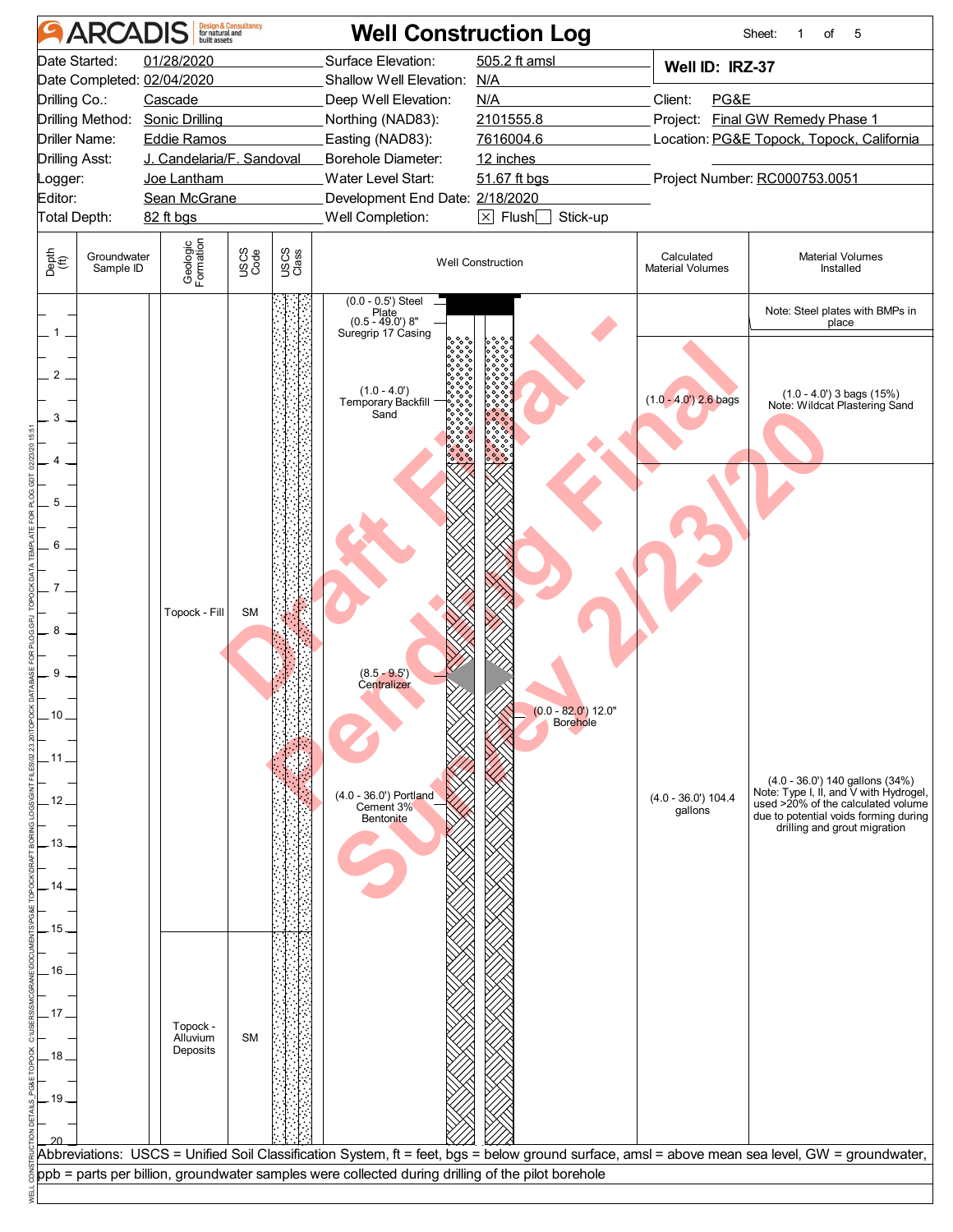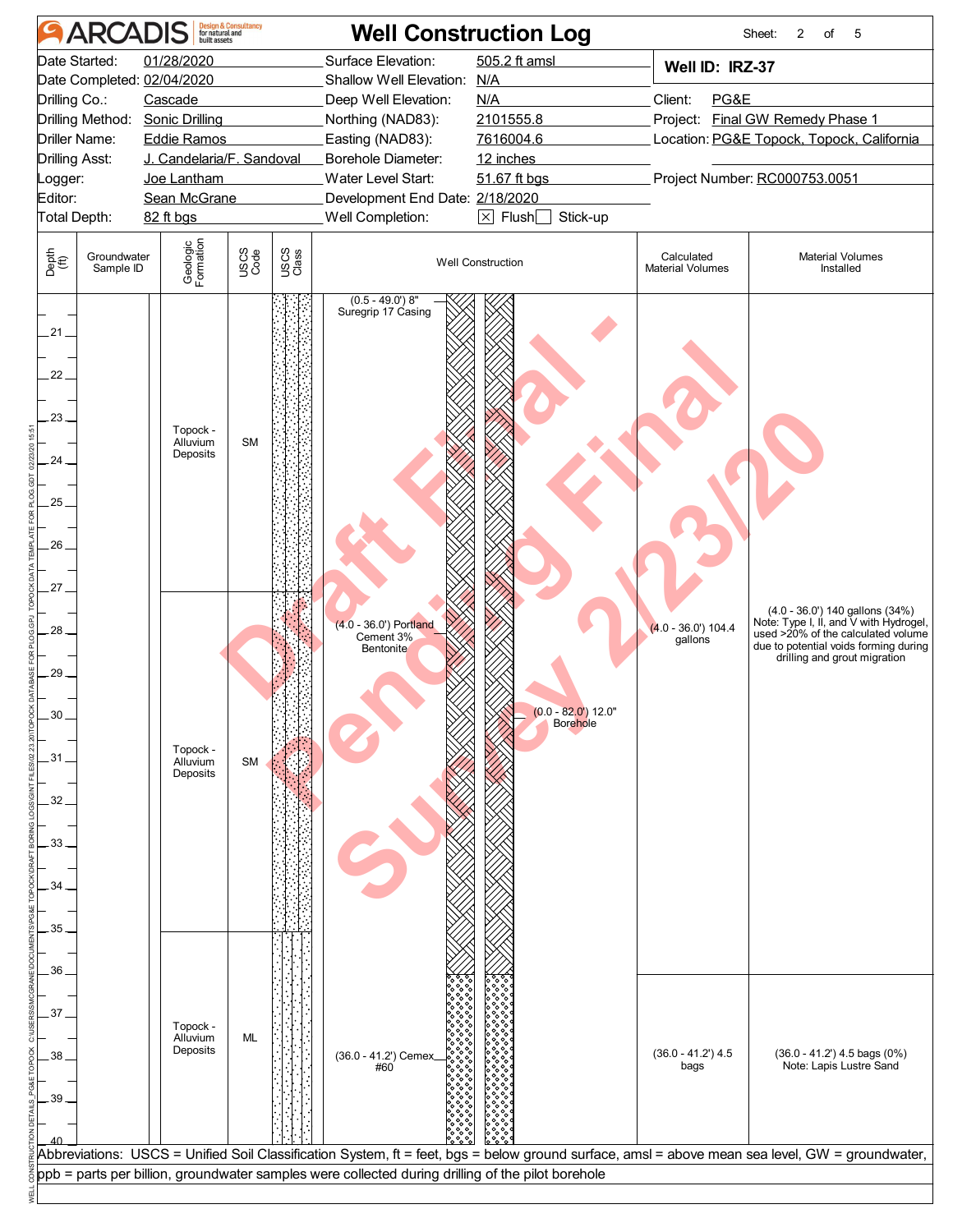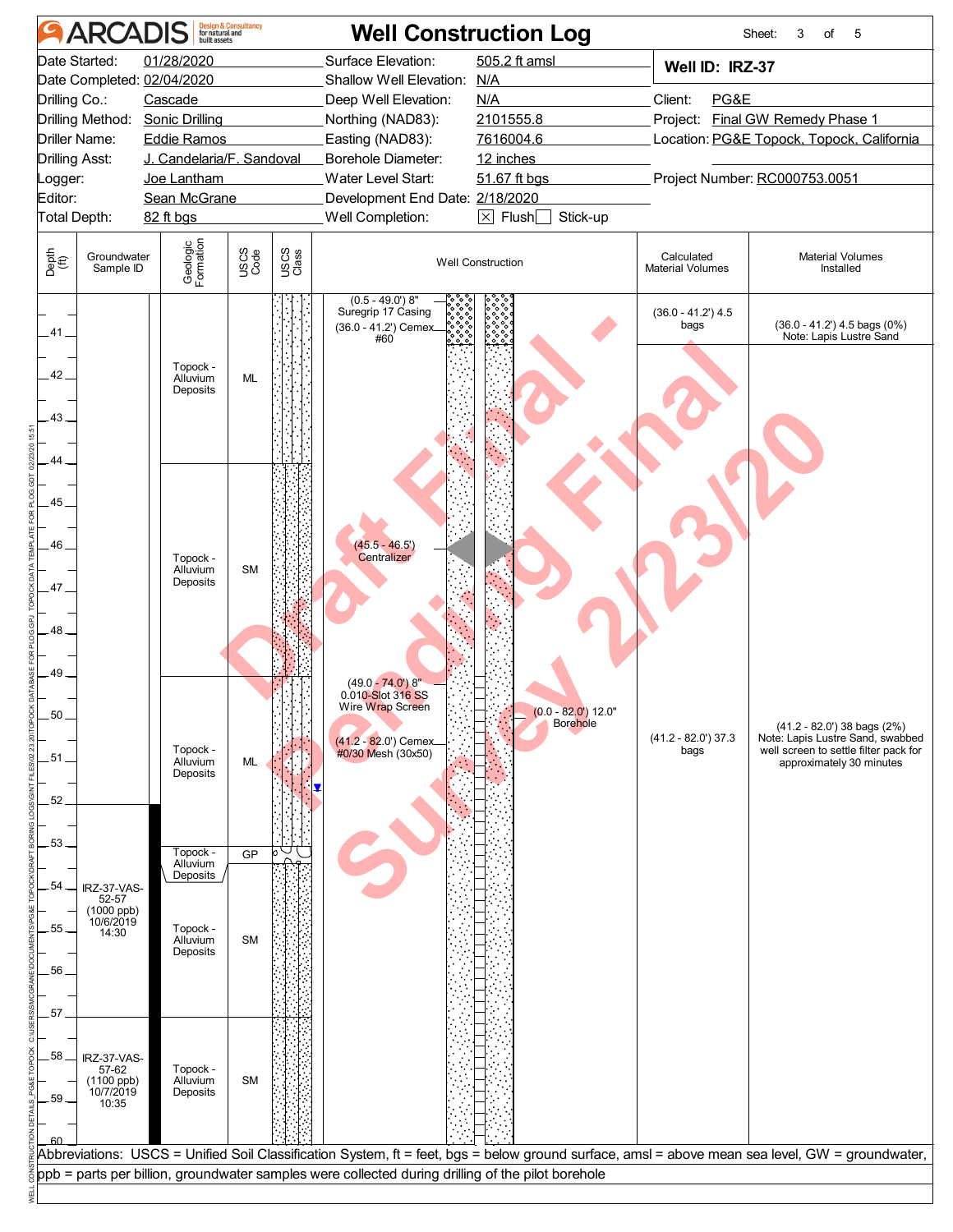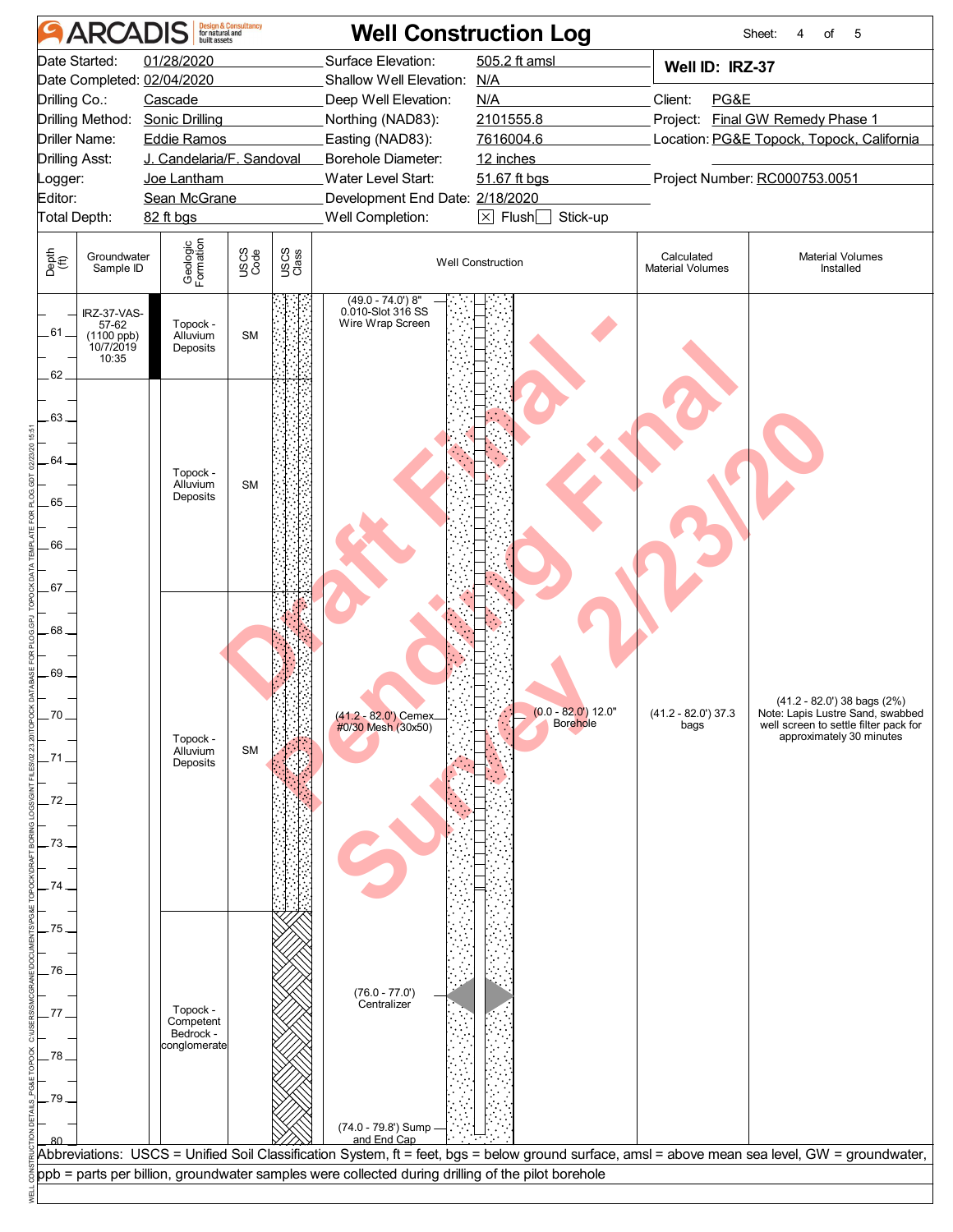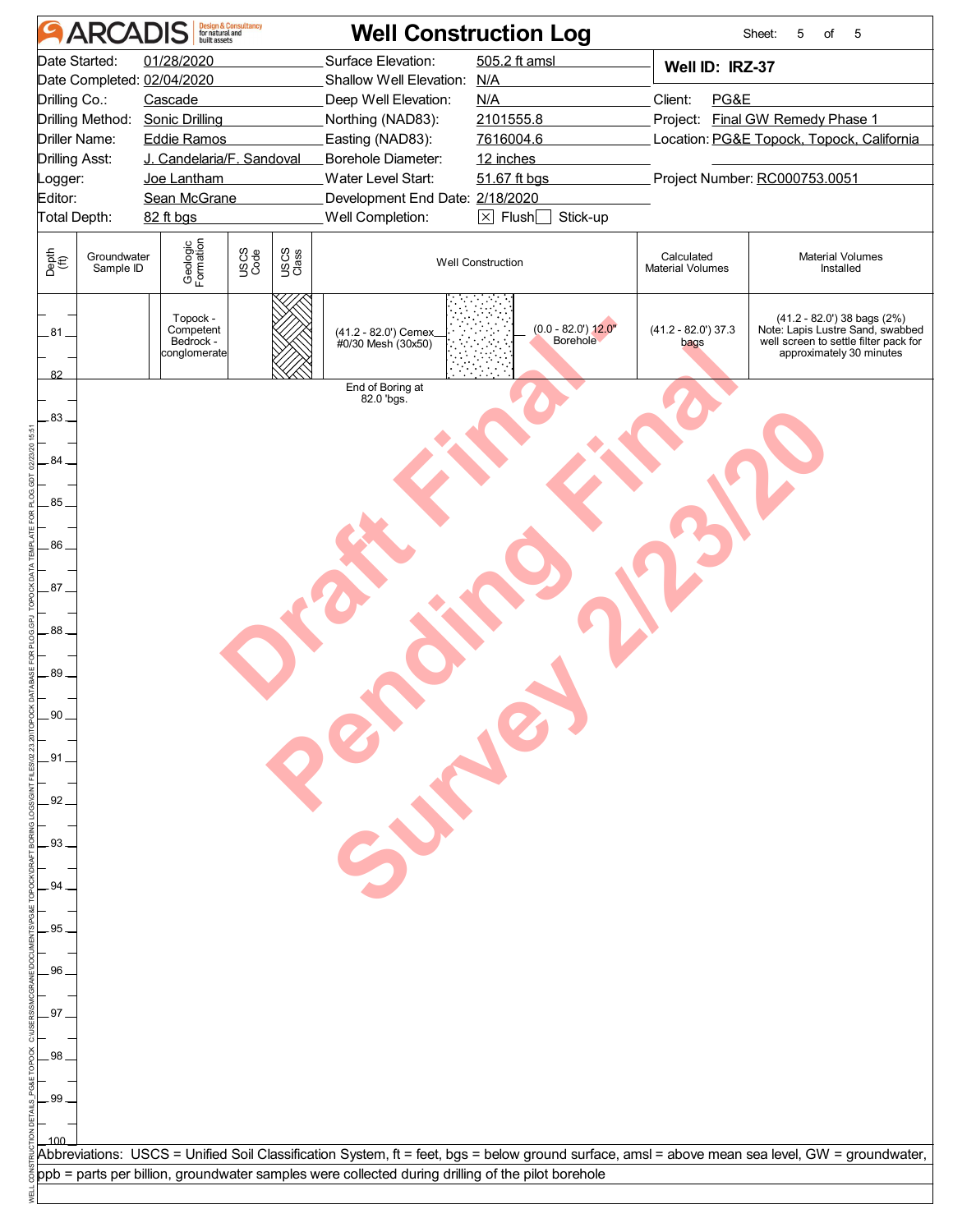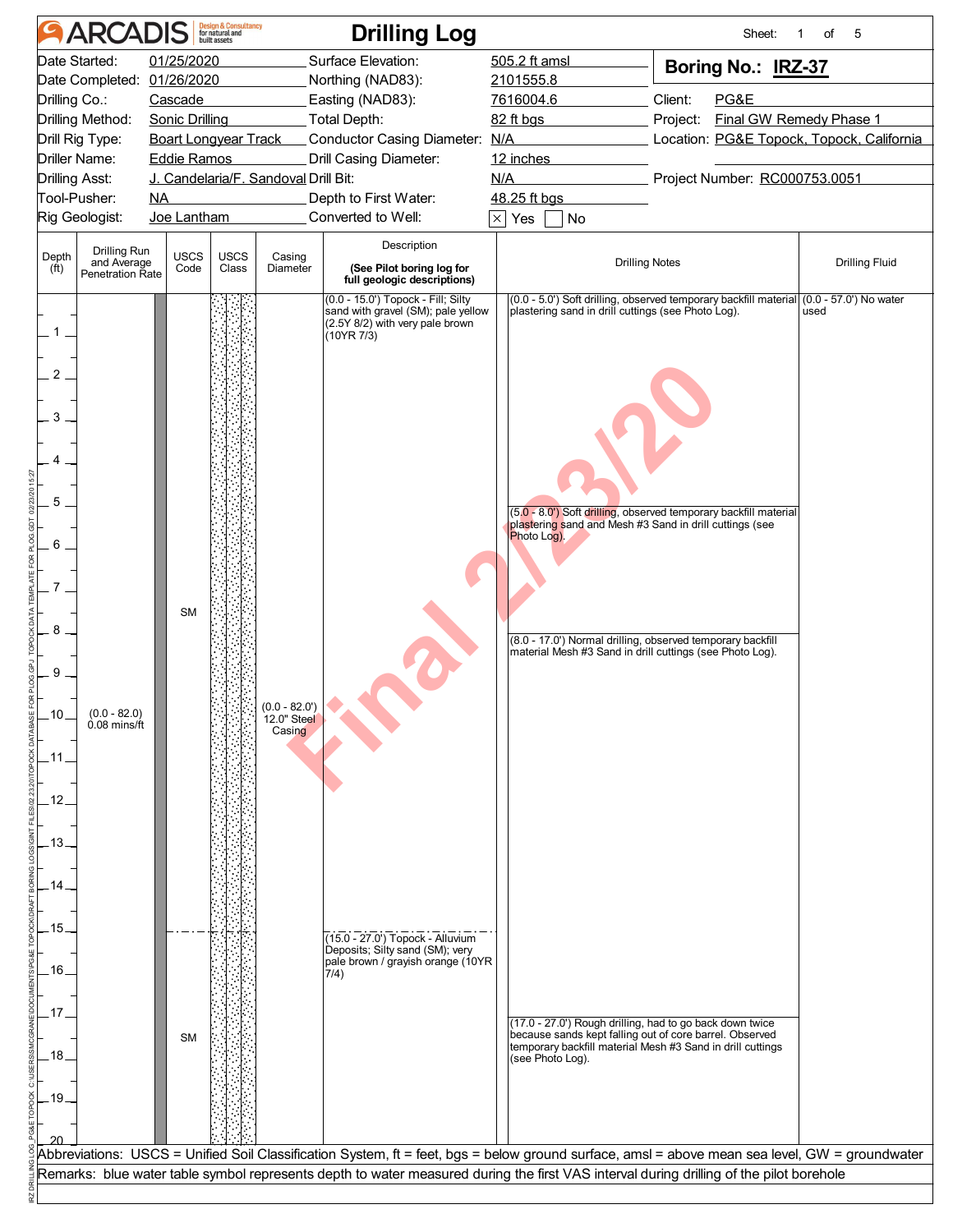|                       | <b>ARCADIS</b>                 |    |                       | <b>Design &amp; Consultancy</b><br>for natural and |                                      | <b>Drilling Log</b>                                                                                                                            |                                                                                                                          | Sheet:                                                     | 2<br>of<br>5            |
|-----------------------|--------------------------------|----|-----------------------|----------------------------------------------------|--------------------------------------|------------------------------------------------------------------------------------------------------------------------------------------------|--------------------------------------------------------------------------------------------------------------------------|------------------------------------------------------------|-------------------------|
|                       | Date Started:                  |    | 01/25/2020            |                                                    |                                      | Surface Elevation:                                                                                                                             | 505.2 ft amsl                                                                                                            | Boring No.: IRZ-37                                         |                         |
|                       | Date Completed: 01/26/2020     |    |                       |                                                    |                                      | Northing (NAD83):                                                                                                                              | 2101555.8                                                                                                                |                                                            |                         |
| Drilling Co.:         |                                |    | Cascade               |                                                    |                                      | Easting (NAD83):                                                                                                                               | 7616004.6                                                                                                                | Client:<br>PG&E                                            |                         |
|                       | Drilling Method:               |    | <b>Sonic Drilling</b> |                                                    |                                      | Total Depth:                                                                                                                                   | 82 ft bgs                                                                                                                | Project:                                                   | Final GW Remedy Phase 1 |
|                       | Drill Rig Type:                |    |                       | <b>Boart Longyear Track</b>                        |                                      | Conductor Casing Diameter: N/A                                                                                                                 |                                                                                                                          | Location: PG&E Topock, Topock, California                  |                         |
|                       | Driller Name:                  |    | <b>Eddie Ramos</b>    |                                                    |                                      | Drill Casing Diameter:                                                                                                                         | 12 inches                                                                                                                |                                                            |                         |
| <b>Drilling Asst:</b> | Tool-Pusher:                   | NA |                       |                                                    | J. Candelaria/F. Sandoval Drill Bit: | Depth to First Water:                                                                                                                          | N/A<br>48.25 ft bgs                                                                                                      | Project Number: RC000753.0051                              |                         |
|                       | Rig Geologist:                 |    | Joe Lantham           |                                                    |                                      | Converted to Well:                                                                                                                             | $\overline{\times}$ Yes<br>No                                                                                            |                                                            |                         |
|                       |                                |    |                       |                                                    |                                      |                                                                                                                                                |                                                                                                                          |                                                            |                         |
| Depth                 | Drilling Run<br>and Average    |    | <b>USCS</b>           | <b>USCS</b>                                        | Casing                               | Description                                                                                                                                    | <b>Drilling Notes</b>                                                                                                    |                                                            | <b>Drilling Fluid</b>   |
| (f <sup>t</sup> )     | Penetration Rate               |    | Code                  | Class                                              | Diameter                             | (See Pilot boring log for<br>full geologic descriptions)                                                                                       |                                                                                                                          |                                                            |                         |
|                       |                                |    |                       |                                                    |                                      |                                                                                                                                                |                                                                                                                          |                                                            |                         |
|                       |                                |    |                       |                                                    |                                      |                                                                                                                                                |                                                                                                                          |                                                            |                         |
| 21.                   |                                |    |                       |                                                    |                                      |                                                                                                                                                |                                                                                                                          |                                                            |                         |
|                       |                                |    |                       |                                                    |                                      |                                                                                                                                                |                                                                                                                          |                                                            |                         |
| 22.                   |                                |    |                       |                                                    |                                      |                                                                                                                                                |                                                                                                                          |                                                            |                         |
|                       |                                |    |                       |                                                    |                                      |                                                                                                                                                |                                                                                                                          |                                                            |                         |
| 23.                   |                                |    |                       |                                                    |                                      |                                                                                                                                                |                                                                                                                          |                                                            |                         |
|                       |                                |    | <b>SM</b>             |                                                    |                                      |                                                                                                                                                |                                                                                                                          |                                                            |                         |
| 24.                   |                                |    |                       |                                                    |                                      |                                                                                                                                                |                                                                                                                          |                                                            |                         |
|                       |                                |    |                       |                                                    |                                      |                                                                                                                                                |                                                                                                                          |                                                            |                         |
| 25.                   |                                |    |                       |                                                    |                                      |                                                                                                                                                |                                                                                                                          |                                                            |                         |
|                       |                                |    |                       |                                                    |                                      |                                                                                                                                                |                                                                                                                          |                                                            |                         |
| 26.                   |                                |    |                       |                                                    |                                      |                                                                                                                                                |                                                                                                                          |                                                            |                         |
|                       |                                |    |                       |                                                    |                                      |                                                                                                                                                |                                                                                                                          |                                                            |                         |
| 27.                   |                                |    |                       |                                                    |                                      | (27.0 - 35.0') Topock - Alluvium                                                                                                               |                                                                                                                          | (27.0 - 32.0') Rough drilling, had to go back down because |                         |
|                       |                                |    |                       |                                                    |                                      | Deposits; Silty sand with gravel<br>(SM); brown (7.5YR 4/4)                                                                                    | sands kept falling out of core barrel.                                                                                   |                                                            |                         |
| 28.                   |                                |    |                       |                                                    |                                      |                                                                                                                                                |                                                                                                                          |                                                            |                         |
|                       |                                |    |                       |                                                    |                                      |                                                                                                                                                |                                                                                                                          |                                                            |                         |
| .29                   |                                |    |                       |                                                    |                                      |                                                                                                                                                |                                                                                                                          |                                                            |                         |
|                       |                                |    |                       |                                                    | $(0.0 - 82.0')$                      |                                                                                                                                                |                                                                                                                          |                                                            |                         |
| 30.                   | $(0.0 - 82.0)$<br>0.08 mins/ft |    |                       |                                                    | 12.0" Steel<br>Casing                |                                                                                                                                                |                                                                                                                          |                                                            |                         |
|                       |                                |    |                       |                                                    |                                      |                                                                                                                                                |                                                                                                                          |                                                            |                         |
| .31.                  |                                |    | <b>SM</b>             |                                                    |                                      |                                                                                                                                                |                                                                                                                          |                                                            |                         |
|                       |                                |    |                       |                                                    |                                      |                                                                                                                                                |                                                                                                                          |                                                            |                         |
| .32.                  |                                |    |                       |                                                    |                                      |                                                                                                                                                |                                                                                                                          | (32.0 - 37.0') Rough drilling, had to go back down because |                         |
| 33.                   |                                |    |                       |                                                    |                                      |                                                                                                                                                | sands kept falling out of core barrel. Observed temporary<br>backfill material Mesh #3 Sand in drill cuttings (see Photo |                                                            |                         |
|                       |                                |    |                       |                                                    |                                      |                                                                                                                                                | Log).                                                                                                                    |                                                            |                         |
| 34.                   |                                |    |                       |                                                    |                                      |                                                                                                                                                |                                                                                                                          |                                                            |                         |
|                       |                                |    |                       |                                                    |                                      |                                                                                                                                                |                                                                                                                          |                                                            |                         |
| .35.                  |                                |    |                       |                                                    |                                      |                                                                                                                                                |                                                                                                                          |                                                            |                         |
|                       |                                |    |                       |                                                    |                                      | (35.0 - 44.0') Topock - Alluvium<br>Deposits; Silt with sand (ML);                                                                             |                                                                                                                          |                                                            |                         |
| .36.                  |                                |    |                       |                                                    |                                      | brown (7.5YR 4/4)                                                                                                                              |                                                                                                                          |                                                            |                         |
|                       |                                |    |                       |                                                    |                                      |                                                                                                                                                |                                                                                                                          |                                                            |                         |
| .37.                  |                                |    |                       |                                                    |                                      |                                                                                                                                                |                                                                                                                          |                                                            |                         |
|                       |                                |    |                       |                                                    |                                      |                                                                                                                                                | (37.0 - 47.0') Rough drilling, observed temporary backfill<br>material Mesh #3 Sand in drill cuttings (see Photo Log).   |                                                            |                         |
| 38.                   |                                |    | ML                    |                                                    |                                      |                                                                                                                                                |                                                                                                                          |                                                            |                         |
|                       |                                |    |                       |                                                    |                                      |                                                                                                                                                |                                                                                                                          |                                                            |                         |
| .39.                  |                                |    |                       |                                                    |                                      |                                                                                                                                                |                                                                                                                          |                                                            |                         |
|                       |                                |    |                       |                                                    |                                      |                                                                                                                                                |                                                                                                                          |                                                            |                         |
|                       |                                |    |                       |                                                    |                                      |                                                                                                                                                |                                                                                                                          |                                                            |                         |
|                       |                                |    |                       |                                                    |                                      | Abbreviations: USCS = Unified Soil Classification System, ft = feet, bgs = below ground surface, amsl = above mean sea level, GW = groundwater |                                                                                                                          |                                                            |                         |
|                       |                                |    |                       |                                                    |                                      | Remarks: blue water table symbol represents depth to water measured during the first VAS interval during drilling of the pilot borehole        |                                                                                                                          |                                                            |                         |
|                       |                                |    |                       |                                                    |                                      |                                                                                                                                                |                                                                                                                          |                                                            |                         |
|                       |                                |    |                       |                                                    |                                      |                                                                                                                                                |                                                                                                                          |                                                            |                         |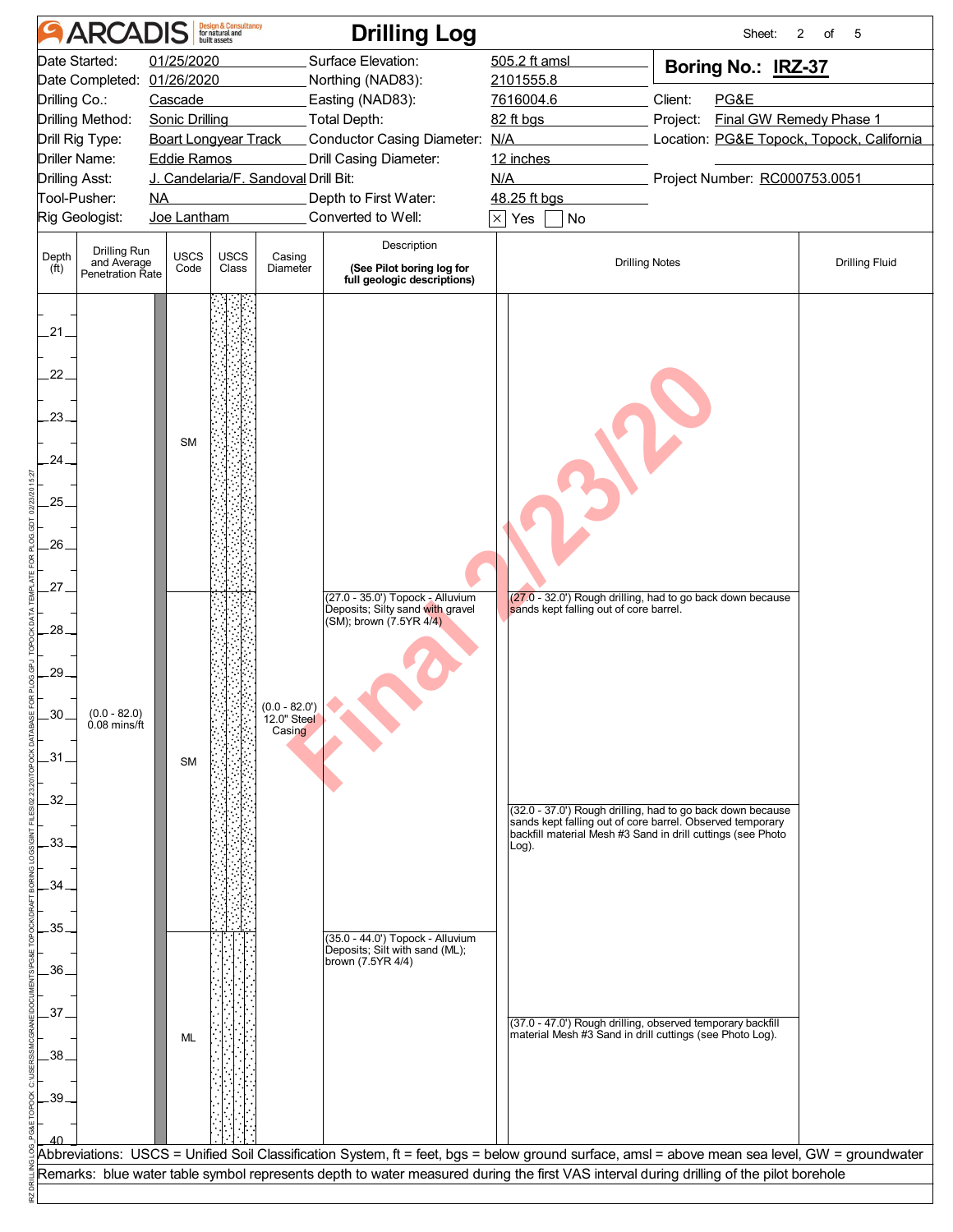|                            | <b>ARCADIS</b>                         |                       | <b>Design &amp; Consultancy</b><br>for natural and |                                      | <b>Drilling Log</b>                                                               |                                                                                                                                                | Sheet:                        | 3<br>of<br>5                              |
|----------------------------|----------------------------------------|-----------------------|----------------------------------------------------|--------------------------------------|-----------------------------------------------------------------------------------|------------------------------------------------------------------------------------------------------------------------------------------------|-------------------------------|-------------------------------------------|
|                            | Date Started:                          | 01/25/2020            |                                                    |                                      | Surface Elevation:                                                                | 505.2 ft amsl                                                                                                                                  | Boring No.: IRZ-37            |                                           |
|                            | Date Completed:                        | 01/26/2020            |                                                    |                                      | Northing (NAD83):                                                                 | 2101555.8                                                                                                                                      |                               |                                           |
| Drilling Co.:              |                                        | Cascade               |                                                    |                                      | Easting (NAD83):                                                                  | 7616004.6                                                                                                                                      | Client:<br>PG&E               |                                           |
|                            | Drilling Method:                       | <b>Sonic Drilling</b> |                                                    |                                      | Total Depth:                                                                      | 82 ft bgs                                                                                                                                      | Project:                      | Final GW Remedy Phase 1                   |
|                            | Drill Rig Type:                        |                       | <b>Boart Longyear Track</b>                        |                                      | Conductor Casing Diameter: N/A                                                    |                                                                                                                                                |                               | Location: PG&E Topock, Topock, California |
|                            | Driller Name:                          | <b>Eddie Ramos</b>    |                                                    |                                      | Drill Casing Diameter:                                                            | 12 inches                                                                                                                                      |                               |                                           |
| <b>Drilling Asst:</b>      |                                        |                       |                                                    | J. Candelaria/F. Sandoval Drill Bit: |                                                                                   | N/A                                                                                                                                            | Project Number: RC000753.0051 |                                           |
|                            | Tool-Pusher:                           | NA                    |                                                    |                                      | Depth to First Water:                                                             | 48.25 ft bgs                                                                                                                                   |                               |                                           |
|                            | Rig Geologist:                         | Joe Lantham           |                                                    |                                      | Converted to Well:                                                                | $\times$ Yes<br>No                                                                                                                             |                               |                                           |
|                            | Drilling Run                           | <b>USCS</b>           |                                                    |                                      | Description                                                                       |                                                                                                                                                |                               |                                           |
| Depth<br>(f <sup>t</sup> ) | and Average<br><b>Penetration Rate</b> | Code                  | <b>USCS</b><br>Class                               | Casing<br>Diameter                   | (See Pilot boring log for                                                         | <b>Drilling Notes</b>                                                                                                                          |                               | <b>Drilling Fluid</b>                     |
|                            |                                        |                       |                                                    |                                      | full geologic descriptions)                                                       |                                                                                                                                                |                               |                                           |
|                            |                                        |                       |                                                    |                                      |                                                                                   |                                                                                                                                                |                               |                                           |
| .41                        |                                        |                       |                                                    |                                      |                                                                                   |                                                                                                                                                |                               |                                           |
|                            |                                        |                       |                                                    |                                      |                                                                                   |                                                                                                                                                |                               |                                           |
| .42.                       |                                        | ML                    |                                                    |                                      |                                                                                   |                                                                                                                                                |                               |                                           |
|                            |                                        |                       |                                                    |                                      |                                                                                   |                                                                                                                                                |                               |                                           |
| $-43-$                     |                                        |                       |                                                    |                                      |                                                                                   |                                                                                                                                                |                               |                                           |
|                            |                                        |                       |                                                    |                                      |                                                                                   |                                                                                                                                                |                               |                                           |
| 44.                        |                                        |                       |                                                    |                                      |                                                                                   |                                                                                                                                                |                               |                                           |
|                            |                                        |                       |                                                    |                                      | (44.0 - 49.0') Topock - Alluvium<br>Deposits; Silty sand with gravel              |                                                                                                                                                |                               |                                           |
|                            |                                        |                       |                                                    |                                      | (SM)                                                                              |                                                                                                                                                |                               |                                           |
| .45.                       |                                        |                       |                                                    |                                      |                                                                                   |                                                                                                                                                |                               |                                           |
|                            |                                        |                       |                                                    |                                      |                                                                                   |                                                                                                                                                |                               |                                           |
| 46.                        |                                        |                       |                                                    |                                      |                                                                                   |                                                                                                                                                |                               |                                           |
|                            |                                        | <b>SM</b>             |                                                    |                                      |                                                                                   |                                                                                                                                                |                               |                                           |
| .47                        |                                        |                       |                                                    |                                      |                                                                                   | (47.0 - 57.0') Rough drilling, observed temporary backfill                                                                                     |                               |                                           |
|                            |                                        |                       |                                                    |                                      |                                                                                   | material Mesh #3 Sand in drill cuttings (see Photo Log).                                                                                       |                               |                                           |
| .48.                       |                                        |                       |                                                    |                                      |                                                                                   |                                                                                                                                                |                               |                                           |
|                            |                                        |                       |                                                    |                                      |                                                                                   |                                                                                                                                                |                               |                                           |
| .49                        |                                        |                       |                                                    |                                      | (49.0 - 53.0') Topock - Alluvium                                                  |                                                                                                                                                |                               |                                           |
|                            |                                        |                       |                                                    |                                      | Deposits; Sandy silt with gravel<br>$(0.0 - 82.0')$ (ML); reddish brown (5YR 5/4) |                                                                                                                                                |                               |                                           |
| .50                        | $(0.0 - 82.0)$<br>0.08 mins/ft         |                       |                                                    | 12.0" Steel                          |                                                                                   |                                                                                                                                                |                               |                                           |
|                            |                                        |                       |                                                    | Casing                               |                                                                                   |                                                                                                                                                |                               |                                           |
| .51.                       |                                        | ML                    |                                                    |                                      |                                                                                   |                                                                                                                                                |                               |                                           |
|                            |                                        |                       |                                                    |                                      |                                                                                   |                                                                                                                                                |                               |                                           |
| .52.                       |                                        |                       |                                                    |                                      |                                                                                   |                                                                                                                                                |                               |                                           |
|                            |                                        |                       |                                                    |                                      |                                                                                   |                                                                                                                                                |                               |                                           |
| 53.                        |                                        |                       |                                                    |                                      |                                                                                   |                                                                                                                                                |                               |                                           |
|                            |                                        | GP                    |                                                    |                                      | (53.0 - 53.4') Topock - Alluvium<br>Deposits; Poorly graded gravel                |                                                                                                                                                |                               |                                           |
| .54                        |                                        |                       |                                                    |                                      | (GP); light greenish gray (GLEY2<br>7/1)                                          |                                                                                                                                                |                               |                                           |
|                            |                                        |                       |                                                    |                                      | (53.4 - 57.0') Topock - Alluvium                                                  |                                                                                                                                                |                               |                                           |
| 55.                        |                                        |                       |                                                    |                                      | Deposits; Silty sand with gravel<br>(SM); reddish brown (5YR 5/4)                 |                                                                                                                                                |                               |                                           |
|                            |                                        | <b>SM</b>             |                                                    |                                      |                                                                                   |                                                                                                                                                |                               |                                           |
| 56.                        |                                        |                       |                                                    |                                      |                                                                                   |                                                                                                                                                |                               |                                           |
|                            |                                        |                       |                                                    |                                      |                                                                                   |                                                                                                                                                |                               |                                           |
| .57                        |                                        |                       |                                                    |                                      |                                                                                   |                                                                                                                                                |                               |                                           |
|                            |                                        |                       |                                                    |                                      | (57.0 - 60.0') Topock - Alluvium<br>Deposits; Silty sand (SM); reddish            | (57.0 - 67.0') Normal drilling, observed temporary backfill<br>material Mesh #3 Sand in drill cuttings (see Photo Log).                        |                               | (57.0 - 82.0') No water<br>used           |
| .58.                       |                                        |                       |                                                    |                                      | brown (5YR 5/4)                                                                   |                                                                                                                                                |                               |                                           |
|                            |                                        |                       |                                                    |                                      |                                                                                   |                                                                                                                                                |                               |                                           |
|                            |                                        | <b>SM</b>             |                                                    |                                      |                                                                                   |                                                                                                                                                |                               |                                           |
| .59.                       |                                        |                       |                                                    |                                      |                                                                                   |                                                                                                                                                |                               |                                           |
|                            |                                        |                       |                                                    |                                      |                                                                                   |                                                                                                                                                |                               |                                           |
|                            |                                        |                       |                                                    |                                      |                                                                                   | Abbreviations: USCS = Unified Soil Classification System, ft = feet, bgs = below ground surface, amsl = above mean sea level, GW = groundwater |                               |                                           |
|                            |                                        |                       |                                                    |                                      |                                                                                   | Remarks: blue water table symbol represents depth to water measured during the first VAS interval during drilling of the pilot borehole        |                               |                                           |
|                            |                                        |                       |                                                    |                                      |                                                                                   |                                                                                                                                                |                               |                                           |
|                            |                                        |                       |                                                    |                                      |                                                                                   |                                                                                                                                                |                               |                                           |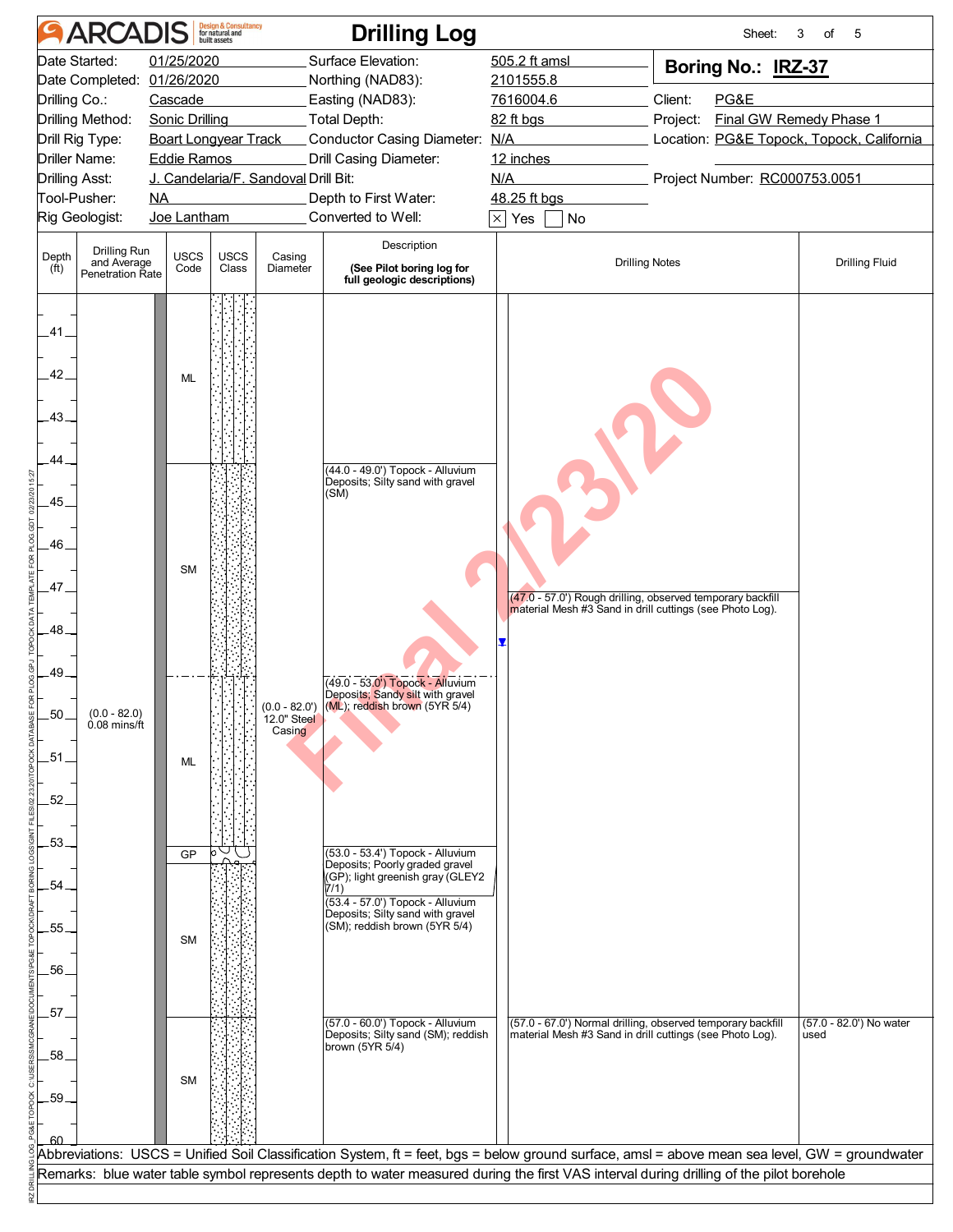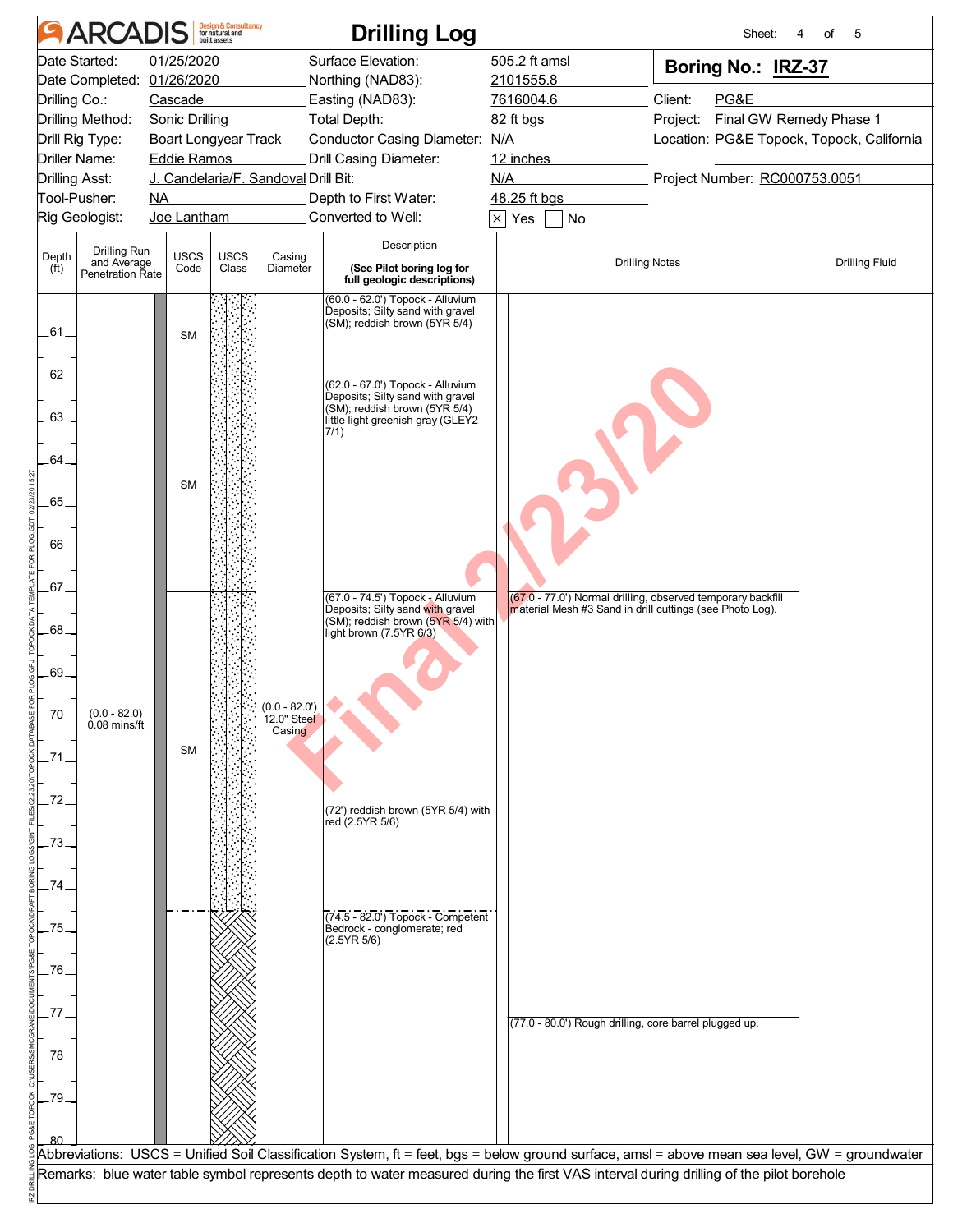|                       | <b>ARCADIS</b>                                  |                                                   | <b>Design &amp; Consultancy</b><br>for natural and |                                          | <b>Drilling Log</b>                                      |                                                                                                                                                                                                       |          | Sheet: | 5<br>of<br>5                                                                                                 |  |
|-----------------------|-------------------------------------------------|---------------------------------------------------|----------------------------------------------------|------------------------------------------|----------------------------------------------------------|-------------------------------------------------------------------------------------------------------------------------------------------------------------------------------------------------------|----------|--------|--------------------------------------------------------------------------------------------------------------|--|
|                       | Date Started:                                   | 01/25/2020                                        |                                                    |                                          | Surface Elevation:                                       | 505.2 ft amsl                                                                                                                                                                                         |          |        | Boring No.: IRZ-37                                                                                           |  |
|                       | Date Completed: 01/26/2020                      |                                                   |                                                    |                                          | Northing (NAD83):                                        | 2101555.8                                                                                                                                                                                             |          |        |                                                                                                              |  |
| Drilling Co.:         |                                                 | Cascade                                           |                                                    |                                          | Easting (NAD83):                                         | 7616004.6                                                                                                                                                                                             | Client:  | PG&E   |                                                                                                              |  |
|                       | Drilling Method:                                | <b>Sonic Drilling</b>                             |                                                    |                                          | Total Depth:                                             | 82 ft bgs                                                                                                                                                                                             | Project: |        | Final GW Remedy Phase 1                                                                                      |  |
|                       | Drill Rig Type:<br>Driller Name:                | <b>Boart Longyear Track</b><br><b>Eddie Ramos</b> |                                                    |                                          | Conductor Casing Diameter: N/A<br>Drill Casing Diameter: | 12 inches                                                                                                                                                                                             |          |        | Location: PG&E Topock, Topock, California                                                                    |  |
| <b>Drilling Asst:</b> |                                                 |                                                   |                                                    | J. Candelaria/F. Sandoval Drill Bit:     |                                                          | N/A                                                                                                                                                                                                   |          |        | Project Number: RC000753.0051                                                                                |  |
|                       | Tool-Pusher:                                    | NA                                                |                                                    |                                          | Depth to First Water:                                    | 48.25 ft bgs                                                                                                                                                                                          |          |        |                                                                                                              |  |
|                       | Rig Geologist:                                  | Joe Lantham                                       |                                                    |                                          | Converted to Well:                                       | $\times$ Yes<br>No                                                                                                                                                                                    |          |        |                                                                                                              |  |
|                       |                                                 |                                                   |                                                    |                                          | Description                                              |                                                                                                                                                                                                       |          |        |                                                                                                              |  |
| Depth<br>(ft)         | Drilling Run<br>and Average<br>Penetration Rate | <b>USCS</b><br>Code                               | <b>USCS</b><br>Class                               | Casing<br>Diameter                       | (See Pilot boring log for<br>full geologic descriptions) | <b>Drilling Notes</b>                                                                                                                                                                                 |          |        | <b>Drilling Fluid</b>                                                                                        |  |
| 281.<br>82            | $(0.0 - 82.0)$<br>$0.08$ mins/ft                |                                                   |                                                    | $(0.0 - 82.0')$<br>12.0" Steel<br>Casing |                                                          | (80.0 - 82.0') Rough drilling, had to go back down three<br>times because sands kept falling out of core barrel.<br>Conducted borehole flush to remove fines in preparation for<br>well installation. |          |        | $(80.0 - 82.0')$ 600 gallons<br>of water used; 600 gallons<br>of water recovered; 0<br>gallons of water lost |  |
|                       |                                                 |                                                   |                                                    |                                          | End of Boring at 82.0 'bgs.                              |                                                                                                                                                                                                       |          |        |                                                                                                              |  |
| $.83-$                |                                                 |                                                   |                                                    |                                          |                                                          |                                                                                                                                                                                                       |          |        |                                                                                                              |  |
| 84.                   |                                                 |                                                   |                                                    |                                          |                                                          |                                                                                                                                                                                                       |          |        |                                                                                                              |  |
| .85.                  |                                                 |                                                   |                                                    |                                          |                                                          |                                                                                                                                                                                                       |          |        |                                                                                                              |  |
| .86                   |                                                 |                                                   |                                                    |                                          |                                                          |                                                                                                                                                                                                       |          |        |                                                                                                              |  |
| $.87 -$               |                                                 |                                                   |                                                    |                                          |                                                          |                                                                                                                                                                                                       |          |        |                                                                                                              |  |
| .88.                  |                                                 |                                                   |                                                    |                                          |                                                          |                                                                                                                                                                                                       |          |        |                                                                                                              |  |
| .89.                  |                                                 |                                                   |                                                    |                                          |                                                          |                                                                                                                                                                                                       |          |        |                                                                                                              |  |
| .90.                  |                                                 |                                                   |                                                    |                                          | EN                                                       |                                                                                                                                                                                                       |          |        |                                                                                                              |  |
| _91                   |                                                 |                                                   |                                                    |                                          |                                                          |                                                                                                                                                                                                       |          |        |                                                                                                              |  |
| $-92$                 |                                                 |                                                   |                                                    |                                          |                                                          |                                                                                                                                                                                                       |          |        |                                                                                                              |  |
| .93.                  |                                                 |                                                   |                                                    |                                          |                                                          |                                                                                                                                                                                                       |          |        |                                                                                                              |  |
| .94                   |                                                 |                                                   |                                                    |                                          |                                                          |                                                                                                                                                                                                       |          |        |                                                                                                              |  |
| .95                   |                                                 |                                                   |                                                    |                                          |                                                          |                                                                                                                                                                                                       |          |        |                                                                                                              |  |
| .96.                  |                                                 |                                                   |                                                    |                                          |                                                          |                                                                                                                                                                                                       |          |        |                                                                                                              |  |
| .97.                  |                                                 |                                                   |                                                    |                                          |                                                          |                                                                                                                                                                                                       |          |        |                                                                                                              |  |
| .98.                  |                                                 |                                                   |                                                    |                                          |                                                          |                                                                                                                                                                                                       |          |        |                                                                                                              |  |
| -99                   |                                                 |                                                   |                                                    |                                          |                                                          |                                                                                                                                                                                                       |          |        |                                                                                                              |  |
|                       |                                                 |                                                   |                                                    |                                          |                                                          |                                                                                                                                                                                                       |          |        |                                                                                                              |  |
|                       |                                                 |                                                   |                                                    |                                          |                                                          | Abbreviations: USCS = Unified Soil Classification System, ft = feet, bgs = below ground surface, amsl = above mean sea level, GW = groundwater                                                        |          |        |                                                                                                              |  |
|                       |                                                 |                                                   |                                                    |                                          |                                                          | Remarks: blue water table symbol represents depth to water measured during the first VAS interval during drilling of the pilot borehole                                                               |          |        |                                                                                                              |  |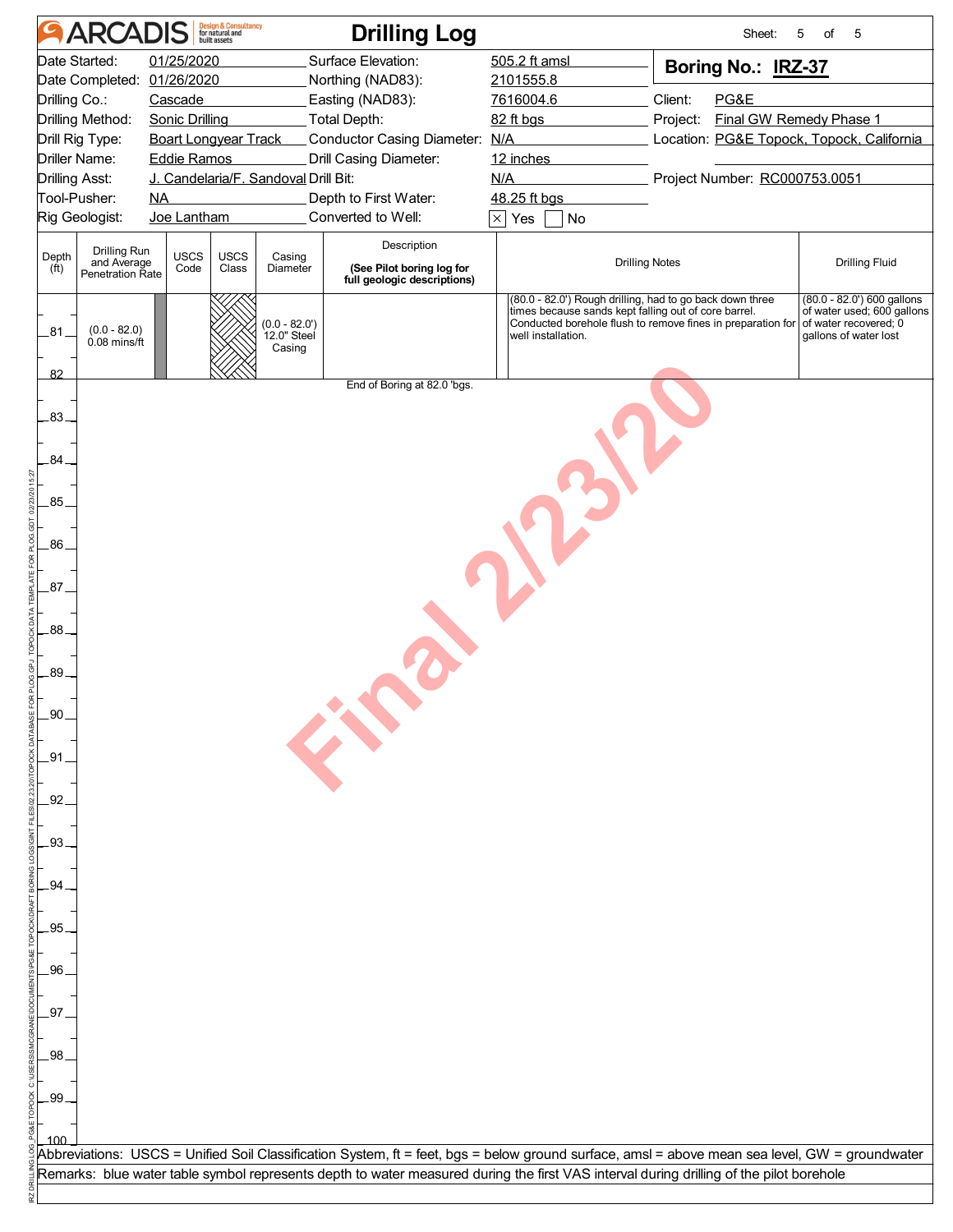|                                                                                                                                                                                         | <b>ARCADIS</b>                                 | <b>Design &amp; Consultancy</b><br>for natural and |                                                   |                        | <b>Boring Log</b>                                                                 |                                                                                                                                                                                                                                                                                                                                                                                                                                                                                                                                                                                                | Sheet:                                                                                               | of                                                                                                                                                     | 5                               |
|-----------------------------------------------------------------------------------------------------------------------------------------------------------------------------------------|------------------------------------------------|----------------------------------------------------|---------------------------------------------------|------------------------|-----------------------------------------------------------------------------------|------------------------------------------------------------------------------------------------------------------------------------------------------------------------------------------------------------------------------------------------------------------------------------------------------------------------------------------------------------------------------------------------------------------------------------------------------------------------------------------------------------------------------------------------------------------------------------------------|------------------------------------------------------------------------------------------------------|--------------------------------------------------------------------------------------------------------------------------------------------------------|---------------------------------|
| Date Started:<br>Date Completed: 10/07/2019<br>Drilling Co.:<br>Drilling Method:<br>Drill Rig Type:                                                                                     | 10/05/2019<br>Cascade<br><b>Sonic Drilling</b> |                                                    |                                                   | <b>Total Depth:</b>    | Surface Elevation:<br>Northing (NAD83):<br>Easting (NAD83):<br>Borehole Diameter: | 505.2 ft amsl<br>2101555.8<br>7616004.6<br>87 ft bgs<br>4-6 inches                                                                                                                                                                                                                                                                                                                                                                                                                                                                                                                             | Boring No.: IRZ-37 Pilot<br>Client:<br>PG&E<br>Project:<br>Location: PG&E Topock, Topock, California | <b>Final GW Remedy Phase 1</b>                                                                                                                         |                                 |
| <b>Boart Longyear Track</b><br>Driller Name:<br><b>Eddie Ramos</b><br>F. Sandoval/J. Candelaria<br><b>Drilling Asst:</b><br><b>Grant Willford</b><br>Logger:<br>Editor:<br>Sean McGrane |                                                |                                                    |                                                   |                        | Sampling Method:<br>Sampling Interval:<br>Converted to Well:                      | Depth to First Water: 48.25 ft bgs<br>4 inch x 10 ft. Core Barrel<br>Continuous<br>$\boxtimes$ Yes<br>No                                                                                                                                                                                                                                                                                                                                                                                                                                                                                       |                                                                                                      | Project Number: RC000753.0051                                                                                                                          |                                 |
| Recovery<br>(in)<br>Depth<br>(ft)                                                                                                                                                       | Sieve<br>Sample ID                             | Groundwater<br>Sample ID                           | Geologic<br>Formation                             | USCS<br>Code           | USCS<br>Class                                                                     | Soil Description                                                                                                                                                                                                                                                                                                                                                                                                                                                                                                                                                                               |                                                                                                      | <b>Drilling Notes</b>                                                                                                                                  | Drilling Fluid                  |
| 2<br>60<br>3<br>5<br>6<br>8<br>9<br>10<br>120<br>.13<br>.15<br>.16<br>18                                                                                                                |                                                |                                                    | Topock - Fill<br>Topock -<br>Alluvium<br>Deposits | <b>SM</b><br><b>SM</b> |                                                                                   | (0.0 - 15.0') Topock - Fill; Silty sand with gravel (SM); pale yellow<br>(2.5Y 8/2) with very pale brown (10YR 7/3); very fine grained to<br>coarse grained, angular to subround; little granules to medium<br>pebbles, angular to round; little silt; dry<br>(12'); moist<br>(15.0 - 27.0') Topock - Alluvium Deposits; Silty sand (SM); very<br>pale brown / grayish orange (10YR 7/4); very fine grained to<br>medium grained, angular to subround; little granules to medium<br>pebbles, angular to subangular; little silt; dry; homogeneous; weak<br>cementation; trace organics 15-15.3 |                                                                                                      | $(0.0 - 5.0')$<br>Hand augered<br>for utility<br>clearance.<br>$(5.0 - 17.0)$ Soft<br>drilling.<br>$(17.0 - 27.0)$<br>Soft drilling.<br>Fine materials | $(0.0 - 87.0)$ No<br>water used |
| 84<br>.19                                                                                                                                                                               |                                                |                                                    |                                                   |                        |                                                                                   | Abbreviations:  USCS = Unified Soil Classification System, ft = feet, bgs = below ground surface, amsl = above mean sea level, GW = groundwater,<br>ppb = parts per billion, blue water table symbol represents depth to water measured during the first VAS interval                                                                                                                                                                                                                                                                                                                          |                                                                                                      | filled<br>up/compacted<br>in core bags<br>leading to 7/10<br>ft recovery.<br>Driller also<br>noted core<br>barrel was full                             |                                 |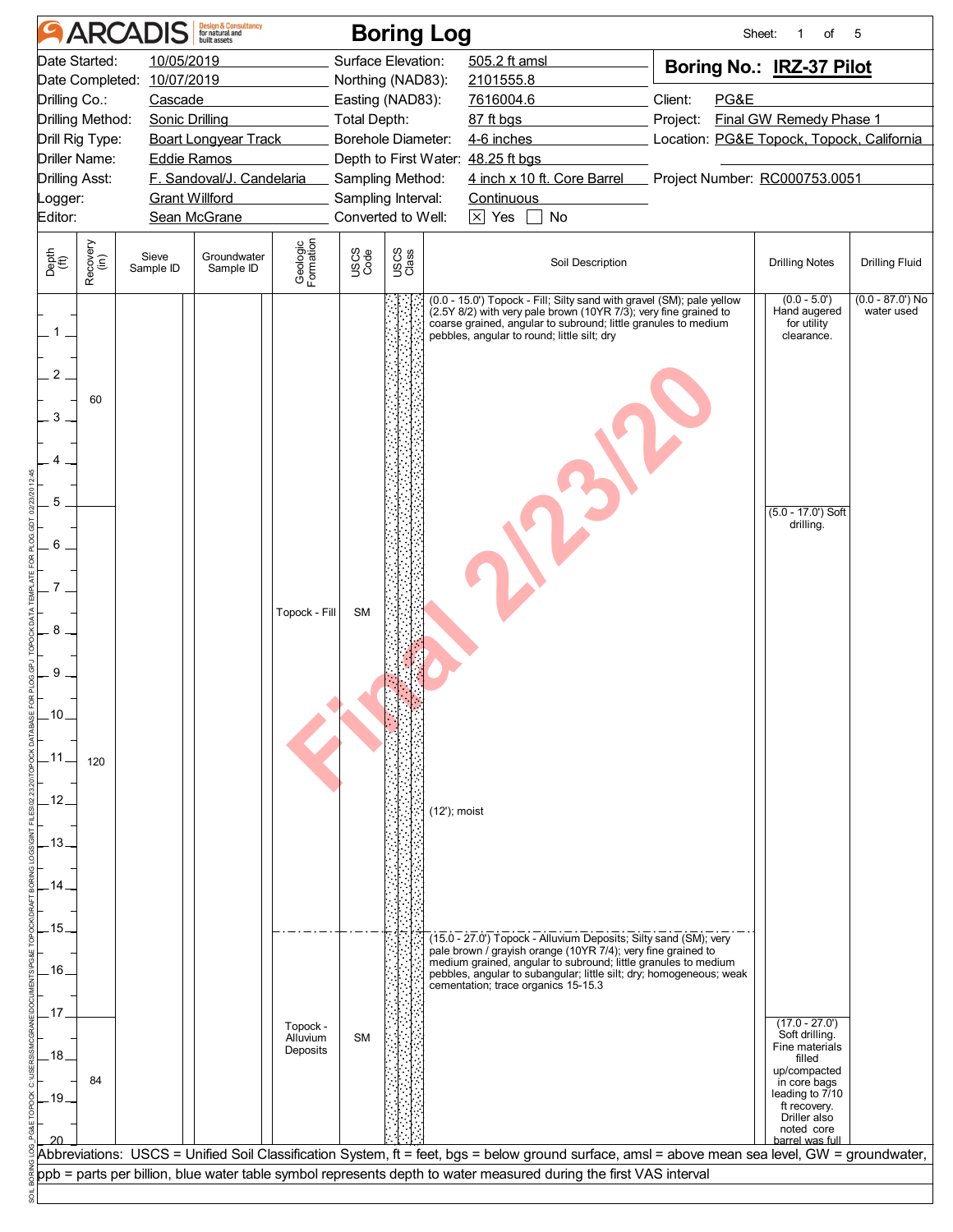|                                                       |                                                                                                                                                                                                                                                                                                                                          | <b>ARCADIS</b>     | <b>Design &amp; Consultancy</b><br>for natural and |                                         |              | <b>Boring Log</b>                                                                                                                                                 |                                                                                                                                                                                                                                                                                                                                                                                                                                                       | Sheet:                                                                                                                                | 2<br>of                                                                                                                                                                                                                                                     | 5                     |
|-------------------------------------------------------|------------------------------------------------------------------------------------------------------------------------------------------------------------------------------------------------------------------------------------------------------------------------------------------------------------------------------------------|--------------------|----------------------------------------------------|-----------------------------------------|--------------|-------------------------------------------------------------------------------------------------------------------------------------------------------------------|-------------------------------------------------------------------------------------------------------------------------------------------------------------------------------------------------------------------------------------------------------------------------------------------------------------------------------------------------------------------------------------------------------------------------------------------------------|---------------------------------------------------------------------------------------------------------------------------------------|-------------------------------------------------------------------------------------------------------------------------------------------------------------------------------------------------------------------------------------------------------------|-----------------------|
| Editor:                                               | Date Started:<br>10/05/2019<br>10/07/2019<br>Date Completed:<br>Drilling Co.:<br>Cascade<br>Drilling Method:<br>Sonic Drilling<br><b>Boart Longyear Track</b><br>Drill Rig Type:<br><b>Driller Name:</b><br><b>Eddie Ramos</b><br>F. Sandoval/J. Candelaria<br><b>Drilling Asst:</b><br><b>Grant Willford</b><br>Logger:<br>Sean McGrane |                    |                                                    |                                         |              | Surface Elevation:<br>Northing (NAD83):<br>Easting (NAD83):<br>Total Depth:<br>Borehole Diameter:<br>Sampling Method:<br>Sampling Interval:<br>Converted to Well: | 505.2 ft amsl<br>2101555.8<br>7616004.6<br>87 ft bgs<br>4-6 inches<br>Depth to First Water: 48.25 ft bgs<br>4 inch x 10 ft. Core Barrel<br><b>Continuous</b><br>$\overline{\times}$ Yes<br>$\Box$<br>No                                                                                                                                                                                                                                               | Boring No.: IRZ-37 Pilot<br>Client:<br>PG&E<br>Project:<br>Location: PG&E Topock, Topock, California<br>Project Number: RC000753.0051 | Final GW Remedy Phase 1                                                                                                                                                                                                                                     |                       |
| Depth<br>(ft)                                         | Recovery<br>(in)                                                                                                                                                                                                                                                                                                                         | Sieve<br>Sample ID | Groundwater<br>Sample ID                           | Geologic<br>Formation                   | USCS<br>Code | USCS<br>Class                                                                                                                                                     | Soil Description                                                                                                                                                                                                                                                                                                                                                                                                                                      |                                                                                                                                       | <b>Drilling Notes</b>                                                                                                                                                                                                                                       | <b>Drilling Fluid</b> |
| .21<br>22 <sub>1</sub><br>23.<br>24<br>25<br>26<br>27 | 84                                                                                                                                                                                                                                                                                                                                       |                    |                                                    | Topock -<br>Alluvium<br>Deposits        | <b>SM</b>    |                                                                                                                                                                   | (27.0 - 35.0') Topock - Alluvium Deposits; Silty sand with gravel                                                                                                                                                                                                                                                                                                                                                                                     |                                                                                                                                       | prior to drill<br>cutting<br>collection.<br>$(27.0 - 37.0')$                                                                                                                                                                                                |                       |
| 28.<br>29<br>30.<br>31<br>32<br>33                    | 84                                                                                                                                                                                                                                                                                                                                       |                    |                                                    | Topock -<br>Alluvium<br><b>Deposits</b> | <b>SM</b>    |                                                                                                                                                                   | (SM); brown (7.5YR 4/4); very fine grained to medium grained,<br>angular to subround; little granules to medium pebbles, angular to<br>subangular; little silt; trace small cobbles, subround; dry;<br>homogeneous; weak cementation                                                                                                                                                                                                                  |                                                                                                                                       | Soft drilling<br>27-35 ft bgs<br>Hard drilling<br>35-37 ft bgs.<br>Fine materials<br>filled<br>up/compacted<br>in core bags<br>leading to 7/10<br>ft recovery.<br>Driller also<br>noted core<br>barrel was full<br>prior to drill<br>cutting<br>collection. |                       |
| 35<br>.36.<br>.37<br>38<br>.39.                       | 120                                                                                                                                                                                                                                                                                                                                      |                    |                                                    | Topock -<br>Alluvium<br>Deposits        | <b>ML</b>    |                                                                                                                                                                   | (35.0 - 44.0') Topock - Alluvium Deposits; Silt with sand (ML);<br>brown (7.5YR 4/4); low plasticity; and very fine to medium grained<br>sand, angular to subround; little granules to small pebbles,<br>angular to subangular; dry; very soft to soft; homogeneous; low<br>plasticity when wetted<br>Abbreviations: USCS = Unified Soil Classification System, ft = feet, bgs = below ground surface, amsl = above mean sea level, GW = groundwater, |                                                                                                                                       | $(37.0 - 47.0')$<br>Rough drilling.                                                                                                                                                                                                                         |                       |
|                                                       |                                                                                                                                                                                                                                                                                                                                          |                    |                                                    |                                         |              |                                                                                                                                                                   | ppb = parts per billion, blue water table symbol represents depth to water measured during the first VAS interval                                                                                                                                                                                                                                                                                                                                     |                                                                                                                                       |                                                                                                                                                                                                                                                             |                       |
|                                                       |                                                                                                                                                                                                                                                                                                                                          |                    |                                                    |                                         |              |                                                                                                                                                                   |                                                                                                                                                                                                                                                                                                                                                                                                                                                       |                                                                                                                                       |                                                                                                                                                                                                                                                             |                       |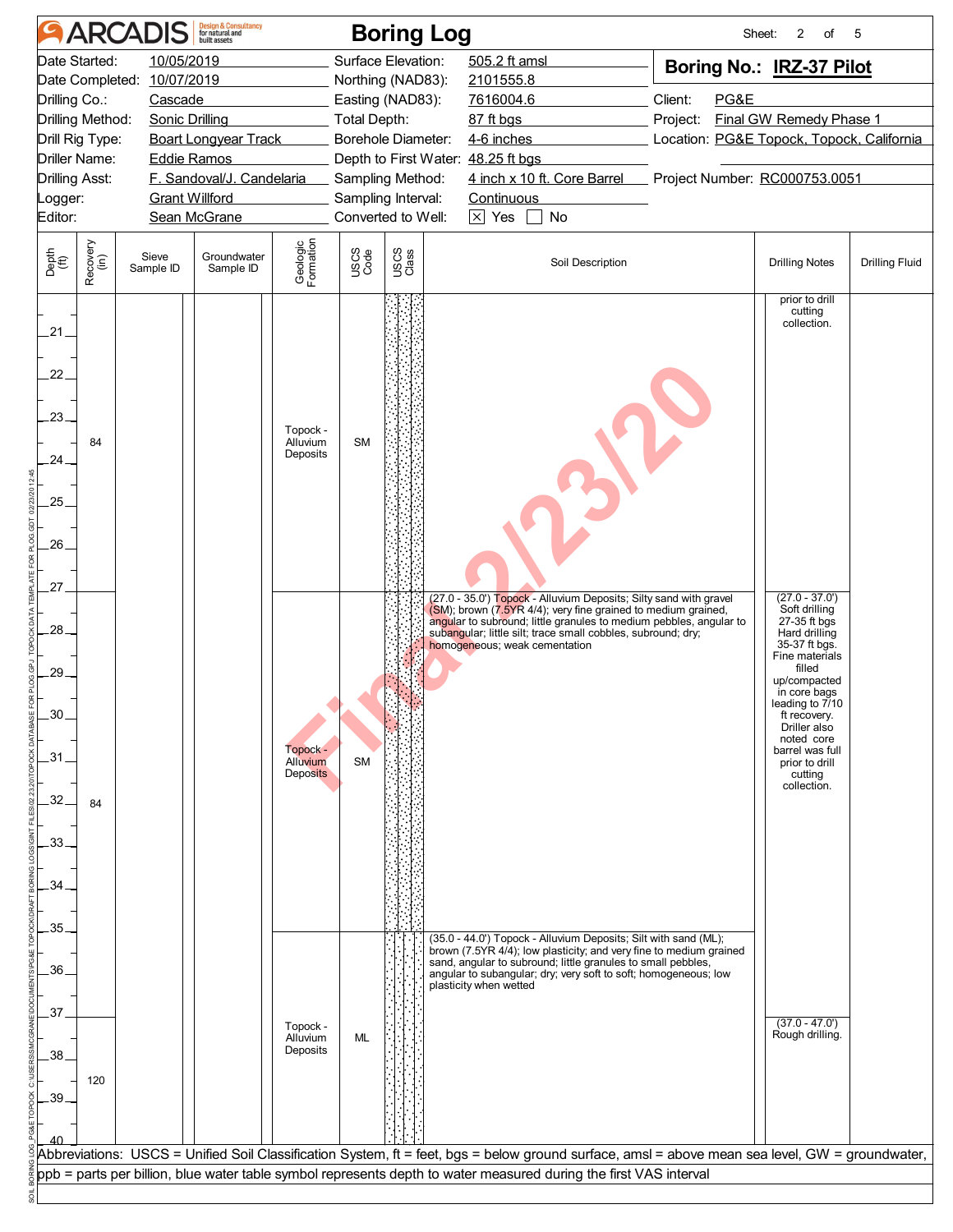|                         |                                                                                                                                                                                                                                                                                                                                          | <b>ARCADIS</b>                            | <b>Design &amp; Consultancy</b><br>for natural and               |                                                          |                 | <b>Boring Log</b>                                                                                                                                                 |                                                                                                                                                                                                                                                                                                                                                                                                                                                                                                                                                                       | Sheet:                                                                                   | 3<br>of                                                                     | 5                     |
|-------------------------|------------------------------------------------------------------------------------------------------------------------------------------------------------------------------------------------------------------------------------------------------------------------------------------------------------------------------------------|-------------------------------------------|------------------------------------------------------------------|----------------------------------------------------------|-----------------|-------------------------------------------------------------------------------------------------------------------------------------------------------------------|-----------------------------------------------------------------------------------------------------------------------------------------------------------------------------------------------------------------------------------------------------------------------------------------------------------------------------------------------------------------------------------------------------------------------------------------------------------------------------------------------------------------------------------------------------------------------|------------------------------------------------------------------------------------------|-----------------------------------------------------------------------------|-----------------------|
| Editor:                 | Date Started:<br>10/05/2019<br>10/07/2019<br>Date Completed:<br>Drilling Co.:<br>Cascade<br>Drilling Method:<br><b>Sonic Drilling</b><br>Drill Rig Type:<br><b>Boart Longyear Track</b><br>Driller Name:<br><b>Eddie Ramos</b><br>F. Sandoval/J. Candelaria<br><b>Drilling Asst:</b><br><b>Grant Willford</b><br>Logger:<br>Sean McGrane |                                           |                                                                  |                                                          |                 | Surface Elevation:<br>Northing (NAD83):<br>Easting (NAD83):<br>Total Depth:<br>Borehole Diameter:<br>Sampling Method:<br>Sampling Interval:<br>Converted to Well: | 505.2 ft amsl<br>2101555.8<br>7616004.6<br>87 ft bgs<br>4-6 inches<br>Depth to First Water: 48.25 ft bgs<br>4 inch x 10 ft. Core Barrel<br><b>Continuous</b><br>$\times$ Yes<br>$\Box$ No                                                                                                                                                                                                                                                                                                                                                                             | Boring No.: IRZ-37 Pilot<br>Client:<br>PG&E<br>Project:<br>Project Number: RC000753.0051 | <b>Final GW Remedy Phase 1</b><br>Location: PG&E Topock, Topock, California |                       |
| Depth<br>(ft)           | Recovery<br>(in)                                                                                                                                                                                                                                                                                                                         | Sieve<br>Sample ID                        | Groundwater<br>Sample ID                                         | Geologic<br>Formation                                    | USCS<br>Code    | USCS<br>Class                                                                                                                                                     | Soil Description                                                                                                                                                                                                                                                                                                                                                                                                                                                                                                                                                      |                                                                                          | <b>Drilling Notes</b>                                                       | <b>Drilling Fluid</b> |
| .41<br>42.<br>.43.      | 120                                                                                                                                                                                                                                                                                                                                      |                                           |                                                                  | Topock -<br>Alluvium<br>Deposits                         | <b>ML</b>       |                                                                                                                                                                   |                                                                                                                                                                                                                                                                                                                                                                                                                                                                                                                                                                       |                                                                                          |                                                                             |                       |
| 44.<br>45.<br>46.<br>47 |                                                                                                                                                                                                                                                                                                                                          | <b>IRZ-37-SS-</b><br>45-50<br>10/9/2019   |                                                                  | Topock -<br>Alluvium<br>Deposits                         | <b>SM</b>       |                                                                                                                                                                   | (44.0 - 49.0') Topock - Alluvium Deposits; Silty sand with gravel<br>(SM); very fine grained to very coarse grained, angular to<br>subround; little granules to large pebbles, angular to subangular;<br>little silt; trace clay; dry; moderate cementation                                                                                                                                                                                                                                                                                                           |                                                                                          | $(47.0 - 50.0')$<br>Soft drilling.                                          |                       |
| 48.<br>.49<br>.50       |                                                                                                                                                                                                                                                                                                                                          | 08:15                                     |                                                                  | Topock -                                                 |                 |                                                                                                                                                                   | (49.0 - 53.0') Topock - Alluvium Deposits; Sandy silt with gravel<br>$(ML)$ ; reddish brown (5YR 5/4); low plasticity; and very fine to very<br>coarse grained sand, angular to subround; little granules to<br>medium pebbles, angular to subangular; trace clay; moist; stiff;<br>mottled; moderate cementation                                                                                                                                                                                                                                                     |                                                                                          | $(50.0 - 52.0')$<br>Rough drilling.                                         |                       |
| .51<br>52.<br>53.       | 120                                                                                                                                                                                                                                                                                                                                      | IRZ-37-SS-<br>50-55<br>10/9/2019<br>08:25 |                                                                  | Alluvium<br><b>Deposits</b><br>Topock -                  | ML              |                                                                                                                                                                   |                                                                                                                                                                                                                                                                                                                                                                                                                                                                                                                                                                       |                                                                                          | $(52.0 - 55.0')$<br>Soft drilling.                                          |                       |
| .54<br>55.<br>56.       |                                                                                                                                                                                                                                                                                                                                          |                                           | <b>RZ-37-VAS-</b><br>52-57<br>$(1000$ ppb)<br>10/6/2019<br>14:30 | Alluvium<br>Deposits<br>Topock -<br>Alluvium<br>Deposits | GP<br><b>SM</b> | (55'); dry                                                                                                                                                        | (53.0 - 53.4') Topock - Alluvium Deposits; Poorly graded gravel<br>(GP); light greenish gray (GLEY2 7/1); small cobbles; dry;<br>pulverized metadiorite boulder<br>(53.4 - 57.0') Topock - Alluvium Deposits; Silty sand with gravel<br>(SM); reddish brown (5YR 5/4); very fine grained to very coarse<br>grained, angular to subround; some granules to large pebbles,<br>angular to subangular; little silt; trace small cobbles, subangular;<br>trace clay; moist to dry; mottled; strong cementation; iron oxide<br>staining; some red staining on gravel clasts |                                                                                          | $(55.0 - 57.0')$<br>Rough drilling.                                         |                       |
| 57<br>.58.<br>.59.      | 120                                                                                                                                                                                                                                                                                                                                      | IRZ-37-SS-<br>55-60<br>10/9/2019<br>08:30 | IRZ-37-VAS-<br>57-62<br>$(1100$ ppb)<br>10/7/2019<br>10:35       | Topock -<br>Alluvium<br>Deposits                         | <b>SM</b>       |                                                                                                                                                                   | (57.0 - 60.0') Topock - Alluvium Deposits; Silty sand (SM); reddish<br>brown (5YR 5/4); very fine grained to very coarse grained, angular<br>to subround; little granules to small pebbles, angular to<br>subangular; little silt; trace clay; wet to moist; iron oxide staining                                                                                                                                                                                                                                                                                      |                                                                                          | $(57.0 - 64.0')$<br>Normal drilling<br>conditions.                          |                       |
|                         |                                                                                                                                                                                                                                                                                                                                          |                                           |                                                                  |                                                          |                 |                                                                                                                                                                   | Abbreviations: USCS = Unified Soil Classification System, ft = feet, bgs = below ground surface, amsl = above mean sea level, GW = groundwater,<br>ppb = parts per billion, blue water table symbol represents depth to water measured during the first VAS interval                                                                                                                                                                                                                                                                                                  |                                                                                          |                                                                             |                       |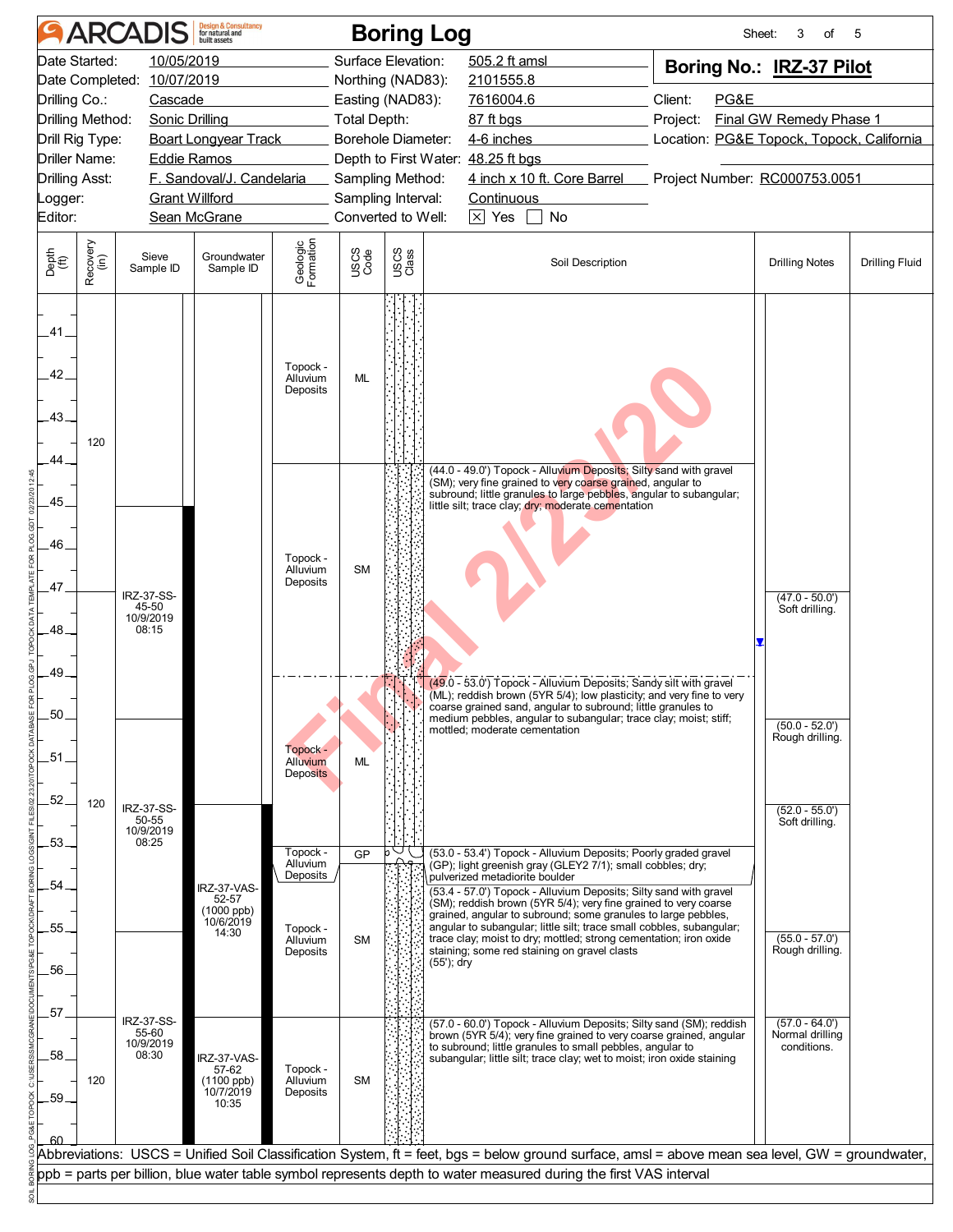| <b>ARCADIS</b>                                                                                                                                                                                                                                                   | <b>Design &amp; Consultancy</b><br>for natural and                                           | <b>Boring Log</b>                                                                                                                                                        |                                                                                                                                                                                                                                                                                                                                                                                                                       | Sheet:                      | οf                                                                                                                                             | 5                     |
|------------------------------------------------------------------------------------------------------------------------------------------------------------------------------------------------------------------------------------------------------------------|----------------------------------------------------------------------------------------------|--------------------------------------------------------------------------------------------------------------------------------------------------------------------------|-----------------------------------------------------------------------------------------------------------------------------------------------------------------------------------------------------------------------------------------------------------------------------------------------------------------------------------------------------------------------------------------------------------------------|-----------------------------|------------------------------------------------------------------------------------------------------------------------------------------------|-----------------------|
| Date Started:<br>10/05/2019<br>10/07/2019<br>Date Completed:<br>Drilling Co.:<br>Cascade<br>Drilling Method:<br>Sonic Drilling<br>Drill Rig Type:<br><b>Driller Name:</b><br>Eddie Ramos<br><b>Drilling Asst:</b><br><b>Grant Willford</b><br>_ogger:<br>Editor: | <b>Boart Longyear Track</b><br>F. Sandoval/J. Candelaria<br>Sean McGrane                     | Surface Elevation:<br>Northing (NAD83):<br>Easting (NAD83):<br><b>Total Depth:</b><br>Borehole Diameter:<br>Sampling Method:<br>Sampling Interval:<br>Converted to Well: | 505.2 ft amsl<br>2101555.8<br>7616004.6<br>87 ft bgs<br>4-6 inches<br>Depth to First Water: 48.25 ft bgs<br>4 inch x 10 ft. Core Barrel Project Number: RC000753.0051<br><b>Continuous</b><br>$\boxed{\times}$ Yes $\boxed{\phantom{0}}$ No                                                                                                                                                                           | Client:<br>PG&E<br>Project: | Boring No.: IRZ-37 Pilot<br><b>Final GW Remedy Phase 1</b><br>Location: PG&E Topock, Topock, California                                        |                       |
| Recovery<br>(in)<br>Depth<br>(ft)<br>Sieve<br>Sample ID                                                                                                                                                                                                          | Geologic<br>Formation<br>Groundwater<br>Sample ID                                            | USCS<br>Class<br>USCS<br>Code                                                                                                                                            | Soil Description                                                                                                                                                                                                                                                                                                                                                                                                      |                             | <b>Drilling Notes</b>                                                                                                                          | <b>Drilling Fluid</b> |
| .61.<br>62.<br>IRZ-37-SS-                                                                                                                                                                                                                                        | IRZ-37-VAS-<br>Topock -<br>57-62<br>(1100 ppb)<br>Alluvium<br>10/7/2019<br>Deposits<br>10:35 | <b>SM</b>                                                                                                                                                                | (60.0 - 62.0') Topock - Alluvium Deposits; Silty sand with gravel<br>(SM); reddish brown (5YR 5/4); very fine grained to very coarse<br>grained, angular to subround; some granules to very large<br>pebbles, angular to subround; little silt; trace small cobbles,<br>angular; trace clay; moist; moderate cementation; iron oxide<br>staining<br>(62.0 - 67.0') Topock - Alluvium Deposits; Silty sand with gravel |                             |                                                                                                                                                |                       |
| 60-65<br>10/9/2019<br>$-63-$<br>08:40<br>120<br>64.                                                                                                                                                                                                              |                                                                                              |                                                                                                                                                                          | (SM); reddish brown (5YR 5/4) little light greenish gray (GLEY2<br>$7/1$ ; very fine grained to very coarse grained, angular to subround;<br>little granules to large pebbles, angular to subangular; little silt;<br>coarser clasts composed of metadiorite; dry; mottled; weak<br>cementation; iron oxide staining; some red staining on coarser<br>clasts                                                          |                             |                                                                                                                                                |                       |
| .65                                                                                                                                                                                                                                                              | Topock -<br>Alluvium<br>Deposits                                                             | <b>SM</b>                                                                                                                                                                |                                                                                                                                                                                                                                                                                                                                                                                                                       |                             | $(64.0 - 66.5')$<br>Rough drilling.                                                                                                            |                       |
| 66<br>.67<br>IRZ-37-SS-<br>65-70<br>10/9/2019                                                                                                                                                                                                                    |                                                                                              |                                                                                                                                                                          | (67.0 - 74.5') Topock - Alluvium Deposits; Silty sand with gravel<br>(SM); reddish brown (5YR 5/4) with light brown (7.5YR 6/3); very                                                                                                                                                                                                                                                                                 |                             | $(66.5 - 67.0')$<br>Soft drilling.<br>$(67.0 - 75.0')$<br>Normal drilling                                                                      |                       |
| .68.<br>08:39<br>69<br>70                                                                                                                                                                                                                                        |                                                                                              |                                                                                                                                                                          | fine grained to very coarse grained, angular to subround; some<br>silt; little granules to medium pebbles, angular to subangular;<br>trace clay; moist; mottled; moderate cementation; iron oxide<br>staining; 20,50,25,5. Color change from 72-74.5 ft bgs to 5YR 5/4<br>some 2.5YR 5/6.                                                                                                                             |                             | conditions.                                                                                                                                    |                       |
| 72<br>120<br>IRZ-37-SS-                                                                                                                                                                                                                                          | Topock -<br><b>Alluvium</b><br><b>Deposits</b>                                               | <b>SM</b>                                                                                                                                                                | (72') reddish brown (5YR 5/4) with red (2.5YR 5/6)                                                                                                                                                                                                                                                                                                                                                                    |                             |                                                                                                                                                |                       |
| 70-75<br>10/9/2019<br>08:20<br>73<br>74                                                                                                                                                                                                                          |                                                                                              |                                                                                                                                                                          |                                                                                                                                                                                                                                                                                                                                                                                                                       |                             |                                                                                                                                                |                       |
| .75<br>76                                                                                                                                                                                                                                                        |                                                                                              |                                                                                                                                                                          | (74.5 - 87.0') Topock - Competent Bedrock - conglomerate; red<br>(2.5YR 5/6); dry; moderate cementation; iron oxide staining;<br>pulverized/highly fractured rock, friable                                                                                                                                                                                                                                            |                             | $(75.0 - 77.0)$<br>Rough drilling.                                                                                                             |                       |
| 78<br>120<br>.79                                                                                                                                                                                                                                                 | Topock -<br>Competent<br>Bedrock -<br>conglomerate                                           |                                                                                                                                                                          |                                                                                                                                                                                                                                                                                                                                                                                                                       |                             | $(77.0 - 87.0')$<br>Rough drilling.<br>Core barrel<br>locked up; had<br>some<br>difficulties<br>getting it out.<br>Lost core<br>downhole after |                       |
|                                                                                                                                                                                                                                                                  |                                                                                              |                                                                                                                                                                          | Abbreviations:  USCS = Unified Soil Classification System, ft = feet, bgs = below ground surface, amsl = above mean sea level, GW = groundwater,<br>ppb = parts per billion, blue water table symbol represents depth to water measured during the first VAS interval                                                                                                                                                 |                             | freeing up core<br>barrel                                                                                                                      |                       |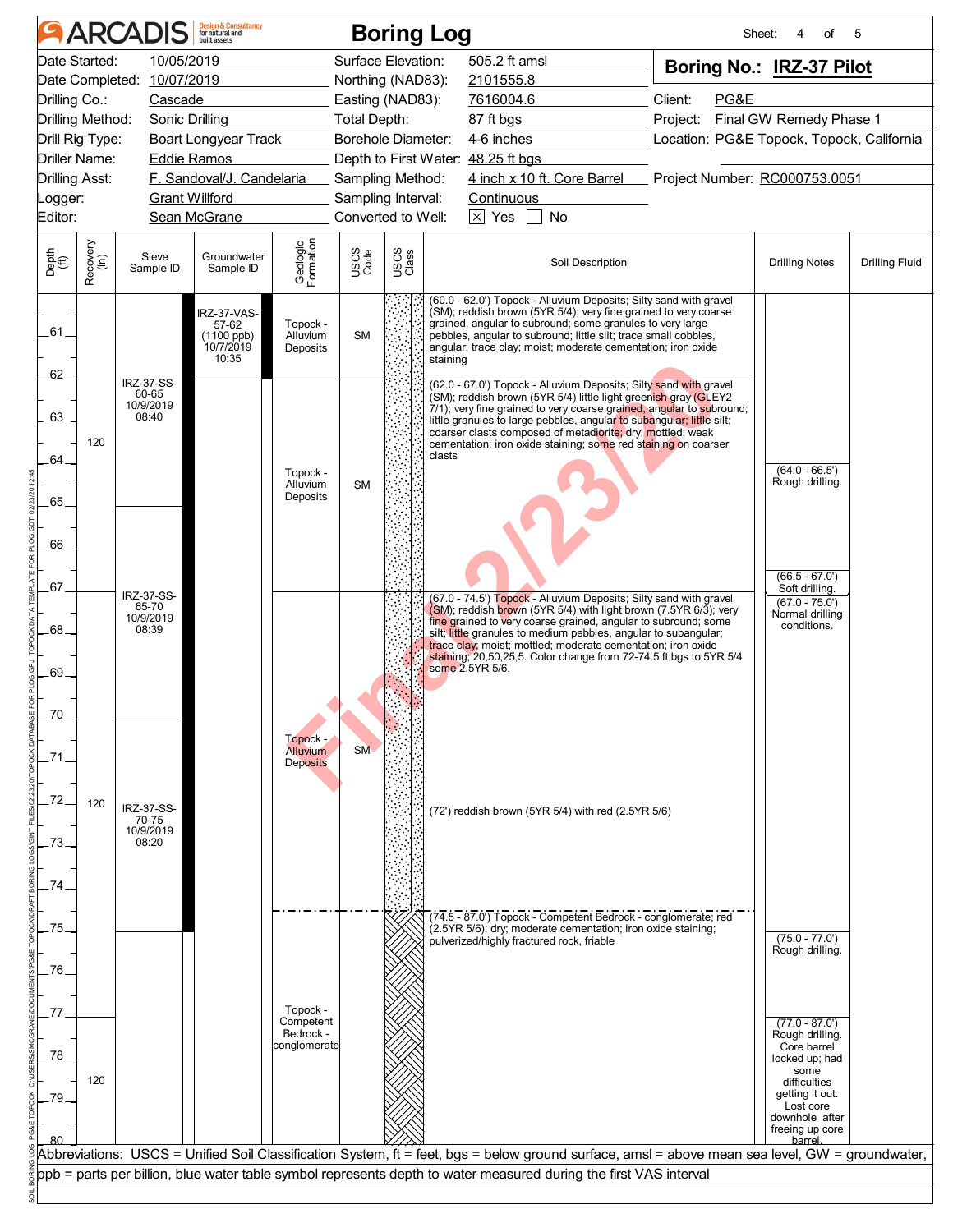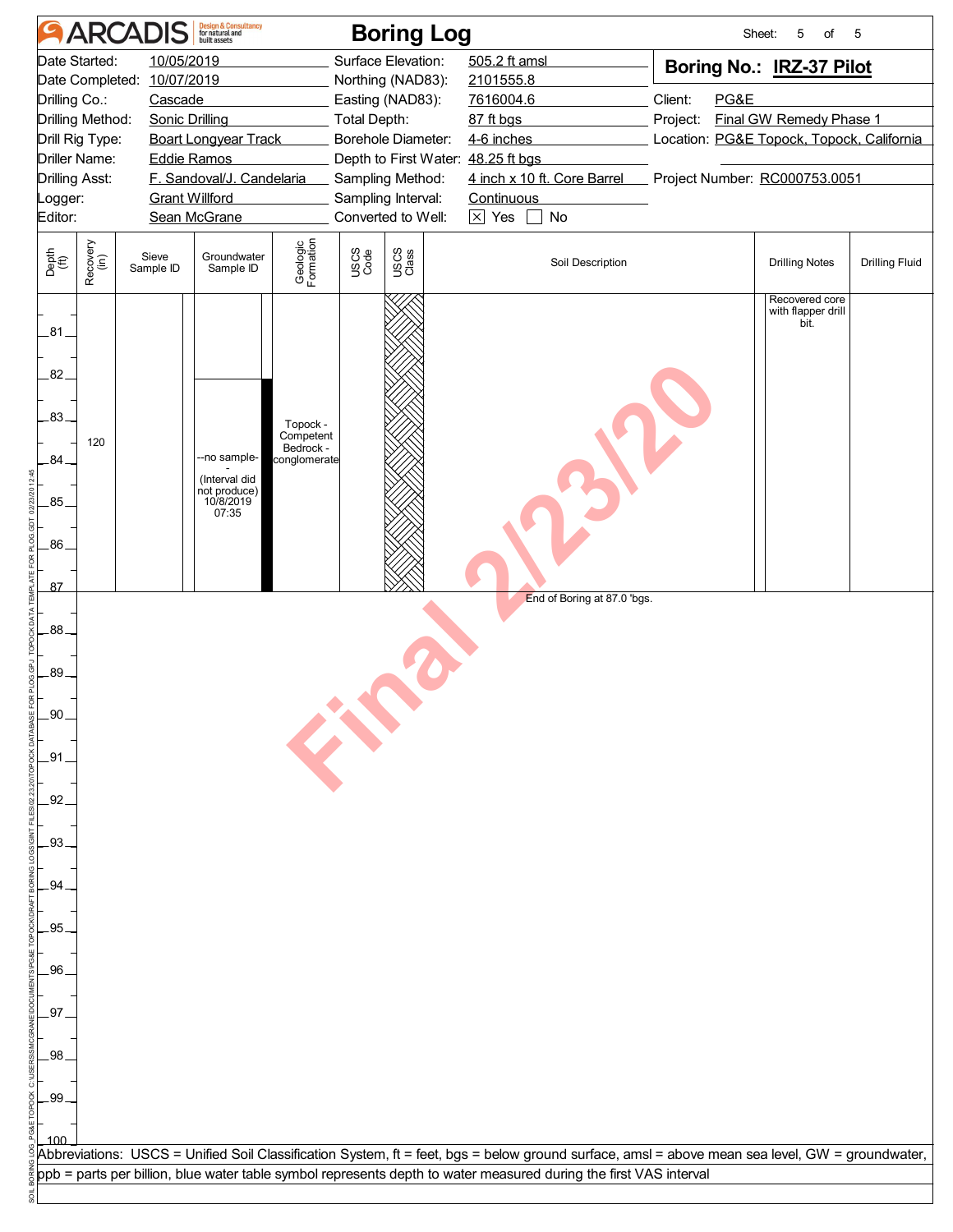|                                                            | <b>ARCADIS</b>                                                                                                                                                                                                                  |                                                | <b>Design &amp; Consultancy</b><br>for natural and<br>built assets                                                                                 |                                                                                    | <b>Temporary Backfill Log</b>                                                          |                                                                                                                                                        |                             | Sheet:<br>of<br>5                                                                                                                                  |
|------------------------------------------------------------|---------------------------------------------------------------------------------------------------------------------------------------------------------------------------------------------------------------------------------|------------------------------------------------|----------------------------------------------------------------------------------------------------------------------------------------------------|------------------------------------------------------------------------------------|----------------------------------------------------------------------------------------|--------------------------------------------------------------------------------------------------------------------------------------------------------|-----------------------------|----------------------------------------------------------------------------------------------------------------------------------------------------|
| Logger:                                                    | Date Started:<br>10/08/2019<br>Date Completed: 10/08/2019<br>Drilling Co.:<br>Cascade<br>Drilling Method:<br><b>Sonic Drilling</b><br>Driller Name:<br><b>Eddie Ramos</b><br><b>Drilling Asst:</b><br>F. Sandoval/J. Candelaria |                                                | Surface Elevation:<br>Northing (NAD83):<br>Easting (NAD83):<br>Total Depth:<br>Borehole Diameter:<br>Depth to First Water: 48.25 ft bgs<br>Editor: | 505.2 ft amsl<br>2101555.8<br>7616004.6<br>87 ft bgs<br>4-6 inches<br>Sean McGrane | PG&E<br>Client:<br>Project:                                                            | Well ID: IRZ-37 Pilot<br>Final GW Remedy Phase 1<br>Location: PG&E Topock, Topock, California<br>Project Number: RC000753.0051                         |                             |                                                                                                                                                    |
| Depth<br>$\widetilde{f}(\widetilde{f})$                    | Groundwater                                                                                                                                                                                                                     | <b>Grant Willford</b><br>Geologic<br>Formation | USCS<br>Code                                                                                                                                       | USCS<br>Class                                                                      |                                                                                        | <b>Well Construction</b>                                                                                                                               | Calculated                  | <b>Material Volumes</b>                                                                                                                            |
|                                                            | Sample ID                                                                                                                                                                                                                       |                                                |                                                                                                                                                    |                                                                                    | $(0.0 - 0.5)$ Steel                                                                    |                                                                                                                                                        | <b>Material Volumes</b>     | Installed                                                                                                                                          |
| 1<br>2<br>3<br>5                                           |                                                                                                                                                                                                                                 |                                                |                                                                                                                                                    |                                                                                    | Plate<br>(0.5 - 5.0') Choker<br>Sand Seal                                              |                                                                                                                                                        | $(0.5 - 5.0')$ 2 bags       | Note: Steel plates with BMPs in<br>place<br>(0.5 - 5.0') 2 bags (0%)<br>Note: Wildcat Plaster Sand                                                 |
| 6<br>8<br>9<br>10 <sub>1</sub><br>. 11.<br>12<br>.13<br>14 |                                                                                                                                                                                                                                 | Topock - Fill                                  | <b>SM</b>                                                                                                                                          |                                                                                    | (5.0 - 72.0') Cemex<br>#3 MESH (8x10)                                                  | $(0.0 - 82.0)$ 6.0"<br>Borehole                                                                                                                        | $(5.0 - 72.0)$ 33.5<br>bags | (5.0 - 72.0') 26.3 bags (-21%)<br>Note: Lapis Lustre Sand, used >20%<br>of the calculated volume due to<br>potential voids forming during drilling |
| .15.<br>.16.<br>.17 .<br>.18<br>.19                        |                                                                                                                                                                                                                                 | Topock -<br>Alluvium<br>Deposits               | <b>SM</b>                                                                                                                                          |                                                                                    |                                                                                        |                                                                                                                                                        |                             | Abbreviations: USCS = Unified Soil Classification System, ft = feet, bgs = below ground surface, amsl = above mean sea level, GW = groundwater,    |
|                                                            |                                                                                                                                                                                                                                 |                                                |                                                                                                                                                    |                                                                                    |                                                                                        | ppb = parts per billion, blue water table symbol represents depth to water measured during the first VAS interval Note: Granule backfill material will |                             |                                                                                                                                                    |
|                                                            |                                                                                                                                                                                                                                 |                                                |                                                                                                                                                    |                                                                                    | be excavated from the pilot borehole during drilling for the construction of the well. |                                                                                                                                                        |                             |                                                                                                                                                    |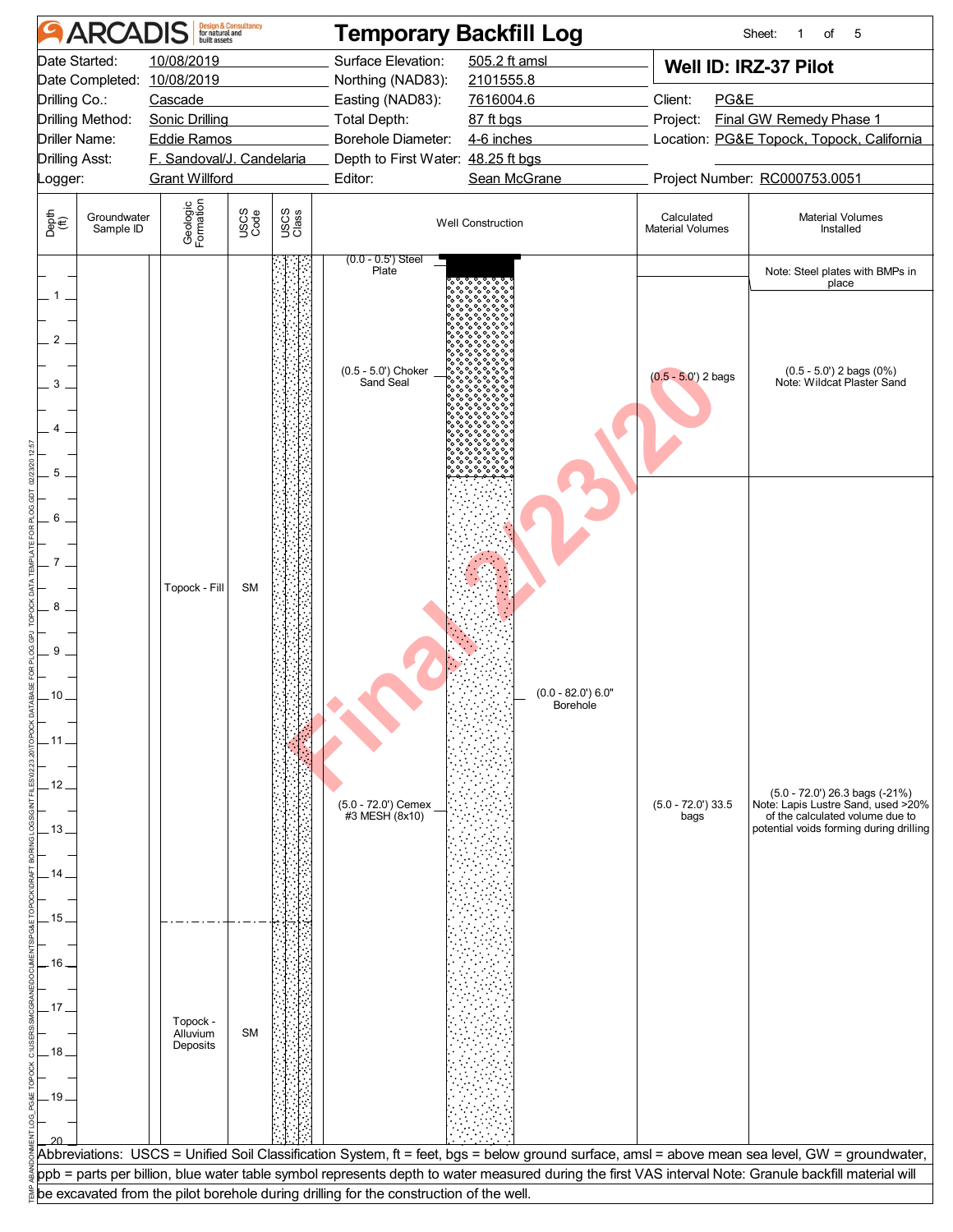|                                                                                                         | <b>ARCADIS</b>                                                                                                                                    | <b>Design &amp; Consultancy</b><br>for natural and<br>built assets |                                                                                                              | <b>Temporary Backfill Log</b>                                                                                            |                                                                                                                                                        |                                                                                                                                               | Sheet:<br>2<br>of<br>-5                                                                                                                            |
|---------------------------------------------------------------------------------------------------------|---------------------------------------------------------------------------------------------------------------------------------------------------|--------------------------------------------------------------------|--------------------------------------------------------------------------------------------------------------|--------------------------------------------------------------------------------------------------------------------------|--------------------------------------------------------------------------------------------------------------------------------------------------------|-----------------------------------------------------------------------------------------------------------------------------------------------|----------------------------------------------------------------------------------------------------------------------------------------------------|
| Date Started:<br>Drilling Co.:<br>Drilling Method:<br>Driller Name:<br><b>Drilling Asst:</b><br>Logger: | 10/08/2019<br>Date Completed: 10/08/2019<br>Cascade<br>Sonic Drilling<br><b>Eddie Ramos</b><br>F. Sandoval/J. Candelaria<br><b>Grant Willford</b> |                                                                    | Surface Elevation:<br>Northing (NAD83):<br>Easting (NAD83):<br>Total Depth:<br>Borehole Diameter:<br>Editor: | 505.2 ft amsl<br>2101555.8<br>7616004.6<br>87 ft bgs<br>4-6 inches<br>Depth to First Water: 48.25 ft bgs<br>Sean McGrane |                                                                                                                                                        | Well ID: IRZ-37 Pilot<br>PG&E<br><b>Final GW Remedy Phase 1</b><br>Location: PG&E Topock, Topock, California<br>Project Number: RC000753.0051 |                                                                                                                                                    |
| Depth<br>$\widetilde{f}(\widetilde{f})$<br>Groundwater<br>Sample ID                                     | Geologic<br>Formation                                                                                                                             | USCS<br>Code                                                       | USCS<br>Class                                                                                                |                                                                                                                          | <b>Well Construction</b>                                                                                                                               | Calculated<br><b>Material Volumes</b>                                                                                                         | <b>Material Volumes</b><br>Installed                                                                                                               |
| $21 -$<br>$22 -$<br>$23 -$<br>24.<br>$25 -$<br>26<br>$27 -$                                             | Topock -<br>Alluvium<br>Deposits                                                                                                                  | <b>SM</b>                                                          |                                                                                                              |                                                                                                                          |                                                                                                                                                        |                                                                                                                                               |                                                                                                                                                    |
| .28.<br>29.<br>30<br>$-31.$<br>32<br>.33.<br>34<br>35                                                   | Topock -<br>Alluvium<br>Deposits                                                                                                                  | <b>SM</b>                                                          |                                                                                                              | $(5.0 - 72.0)$ Cemex<br>#3 MESH (8x10)                                                                                   | $(0.0 - 82.0)$ 6.0"<br><b>Borehole</b>                                                                                                                 | $(5.0 - 72.0)$ 33.5<br>bags                                                                                                                   | (5.0 - 72.0') 26.3 bags (-21%)<br>Note: Lapis Lustre Sand, used >20%<br>of the calculated volume due to<br>potential voids forming during drilling |
| 36<br>37.<br>38<br>39                                                                                   | Topock -<br>Alluvium<br>Deposits                                                                                                                  | <b>ML</b>                                                          |                                                                                                              |                                                                                                                          |                                                                                                                                                        |                                                                                                                                               | Abbreviations: USCS = Unified Soil Classification System, ft = feet, bgs = below ground surface, amsl = above mean sea level, GW = groundwater,    |
|                                                                                                         |                                                                                                                                                   |                                                                    |                                                                                                              | be excavated from the pilot borehole during drilling for the construction of the well.                                   | ppb = parts per billion, blue water table symbol represents depth to water measured during the first VAS interval Note: Granule backfill material will |                                                                                                                                               |                                                                                                                                                    |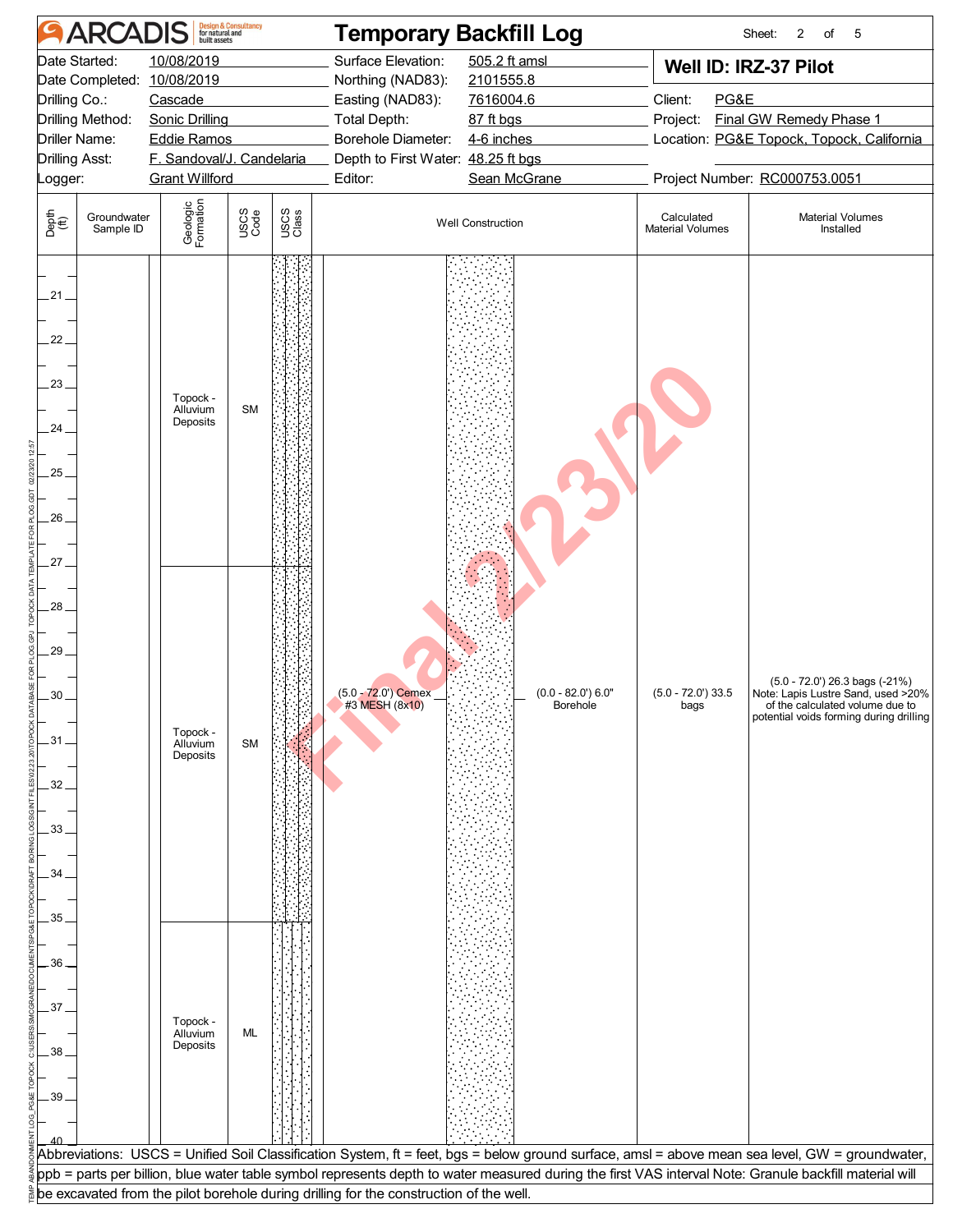|                                | <b>ARCADIS</b>                                                                                                                                                                                                                                                     |                                              | <b>Design &amp; Consultancy</b><br>for natural and                                                                  |                                                                                                                                      | <b>Temporary Backfill Log</b>                                                          |                                                                                                                                                        |                                       | Sheet:<br>3<br>of<br>5                                                                                                                                 |
|--------------------------------|--------------------------------------------------------------------------------------------------------------------------------------------------------------------------------------------------------------------------------------------------------------------|----------------------------------------------|---------------------------------------------------------------------------------------------------------------------|--------------------------------------------------------------------------------------------------------------------------------------|----------------------------------------------------------------------------------------|--------------------------------------------------------------------------------------------------------------------------------------------------------|---------------------------------------|--------------------------------------------------------------------------------------------------------------------------------------------------------|
| _ogger:                        | 10/08/2019<br>Date Started:<br>Date Completed:<br>10/08/2019<br>Drilling Co.:<br>Cascade<br>Drilling Method:<br><b>Sonic Drilling</b><br><b>Driller Name:</b><br><b>Eddie Ramos</b><br><b>Drilling Asst:</b><br>F. Sandoval/J. Candelaria<br><b>Grant Willford</b> |                                              | Surface Elevation:<br>Northing (NAD83):<br>Easting (NAD83):<br><b>Total Depth:</b><br>Borehole Diameter:<br>Editor: | 505.2 ft amsl<br>2101555.8<br>7616004.6<br>87 ft bgs<br>Project:<br>4-6 inches<br>Depth to First Water: 48.25 ft bgs<br>Sean McGrane |                                                                                        | Well ID: IRZ-37 Pilot<br>PG&E<br><b>Final GW Remedy Phase 1</b><br>Location: PG&E Topock, Topock, California<br>Project Number: RC000753.0051          |                                       |                                                                                                                                                        |
| Depth<br>$\bigoplus_{i=1}^{n}$ | Groundwater<br>Sample ID                                                                                                                                                                                                                                           | Geologic<br>Formation                        | USCS<br>Code                                                                                                        | USCS<br>Class                                                                                                                        |                                                                                        | <b>Well Construction</b>                                                                                                                               | Calculated<br><b>Material Volumes</b> | <b>Material Volumes</b><br>Installed                                                                                                                   |
| .41.<br>.42.<br>.43.           |                                                                                                                                                                                                                                                                    | Topock -<br>Alluvium<br>Deposits             | <b>ML</b>                                                                                                           |                                                                                                                                      |                                                                                        |                                                                                                                                                        |                                       |                                                                                                                                                        |
| .44<br>45.<br>.46<br>47<br>48  |                                                                                                                                                                                                                                                                    | Topock -<br>Alluvium<br>Deposits             | <b>SM</b>                                                                                                           |                                                                                                                                      |                                                                                        |                                                                                                                                                        |                                       |                                                                                                                                                        |
| 49<br>50<br>.51<br>52          |                                                                                                                                                                                                                                                                    | Topock -<br>Alluvium<br>Deposits             | <b>ML</b>                                                                                                           |                                                                                                                                      | (5.0 - 72.0') Cemex<br>#3 MESH (8x10)                                                  | $(0.0 - 82.0)$ 6.0"<br><b>Borehole</b>                                                                                                                 | $(5.0 - 72.0)$ 33.5<br>bags           | $(5.0 - 72.0')$ 26.3 bags $(-21%)$<br>Note: Lapis Lustre Sand, used >20%<br>of the calculated volume due to<br>potential voids forming during drilling |
| 53.                            |                                                                                                                                                                                                                                                                    |                                              |                                                                                                                     |                                                                                                                                      |                                                                                        |                                                                                                                                                        |                                       |                                                                                                                                                        |
|                                |                                                                                                                                                                                                                                                                    | Topock -<br>Alluvium                         | GP                                                                                                                  |                                                                                                                                      |                                                                                        |                                                                                                                                                        |                                       |                                                                                                                                                        |
| 54<br>55<br>.56                | IRZ-37-VAS-<br>52-57<br>(1000 ppb)<br>10/6/2019<br>14:30                                                                                                                                                                                                           | Deposits<br>Topock -<br>Alluvium<br>Deposits | <b>SM</b>                                                                                                           |                                                                                                                                      |                                                                                        |                                                                                                                                                        |                                       |                                                                                                                                                        |
| 57<br>58<br>.59                | IRZ-37-VAS-<br>57-62<br>(1100 ppb)<br>10/7/2019<br>10:35                                                                                                                                                                                                           | Topock -<br>Alluvium<br>Deposits             | <b>SM</b>                                                                                                           |                                                                                                                                      |                                                                                        |                                                                                                                                                        |                                       | Abbreviations: USCS = Unified Soil Classification System, ft = feet, bgs = below ground surface, amsl = above mean sea level, GW = groundwater,        |
|                                |                                                                                                                                                                                                                                                                    |                                              |                                                                                                                     |                                                                                                                                      |                                                                                        | ppb = parts per billion, blue water table symbol represents depth to water measured during the first VAS interval Note: Granule backfill material will |                                       |                                                                                                                                                        |
|                                |                                                                                                                                                                                                                                                                    |                                              |                                                                                                                     |                                                                                                                                      | be excavated from the pilot borehole during drilling for the construction of the well. |                                                                                                                                                        |                                       |                                                                                                                                                        |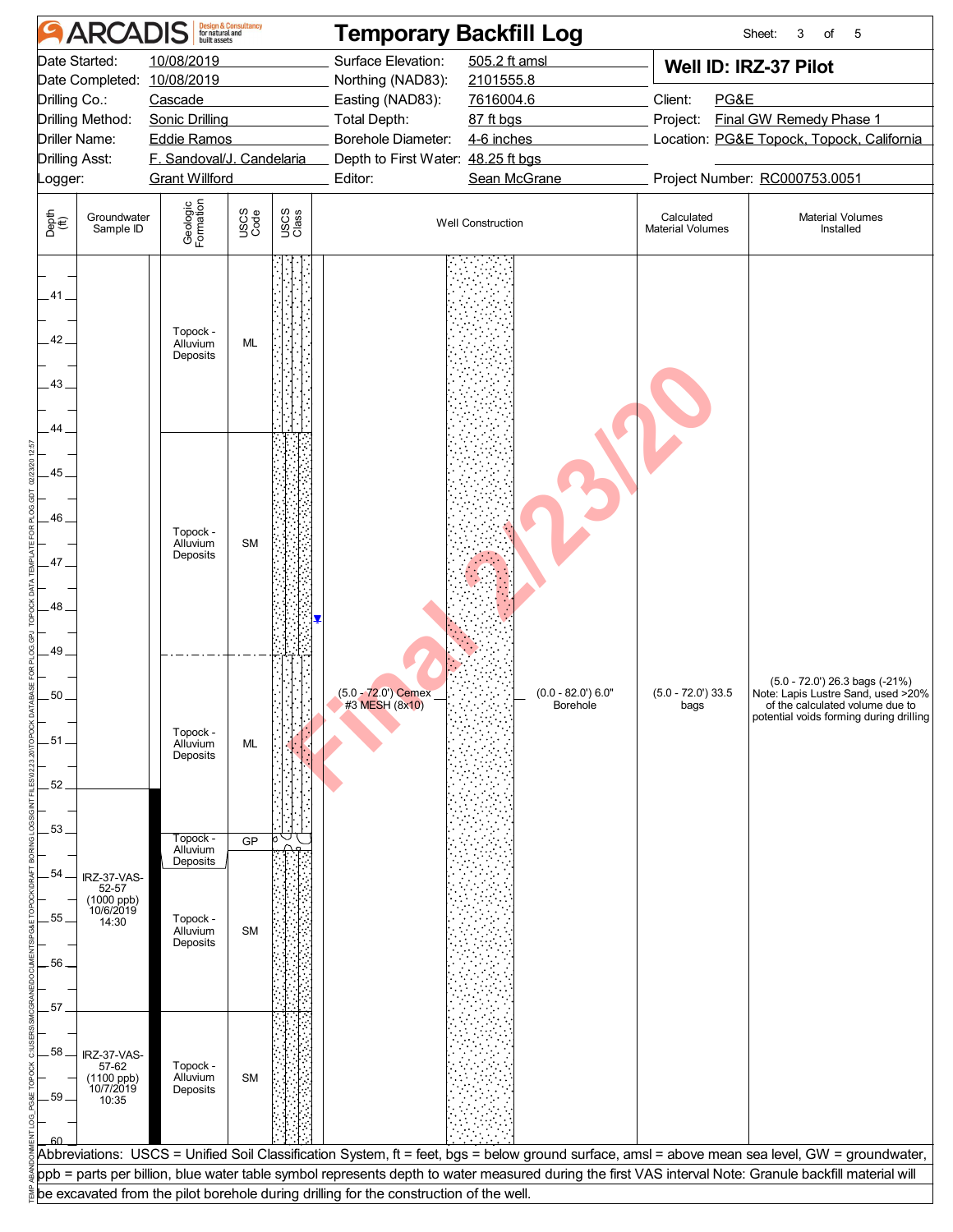